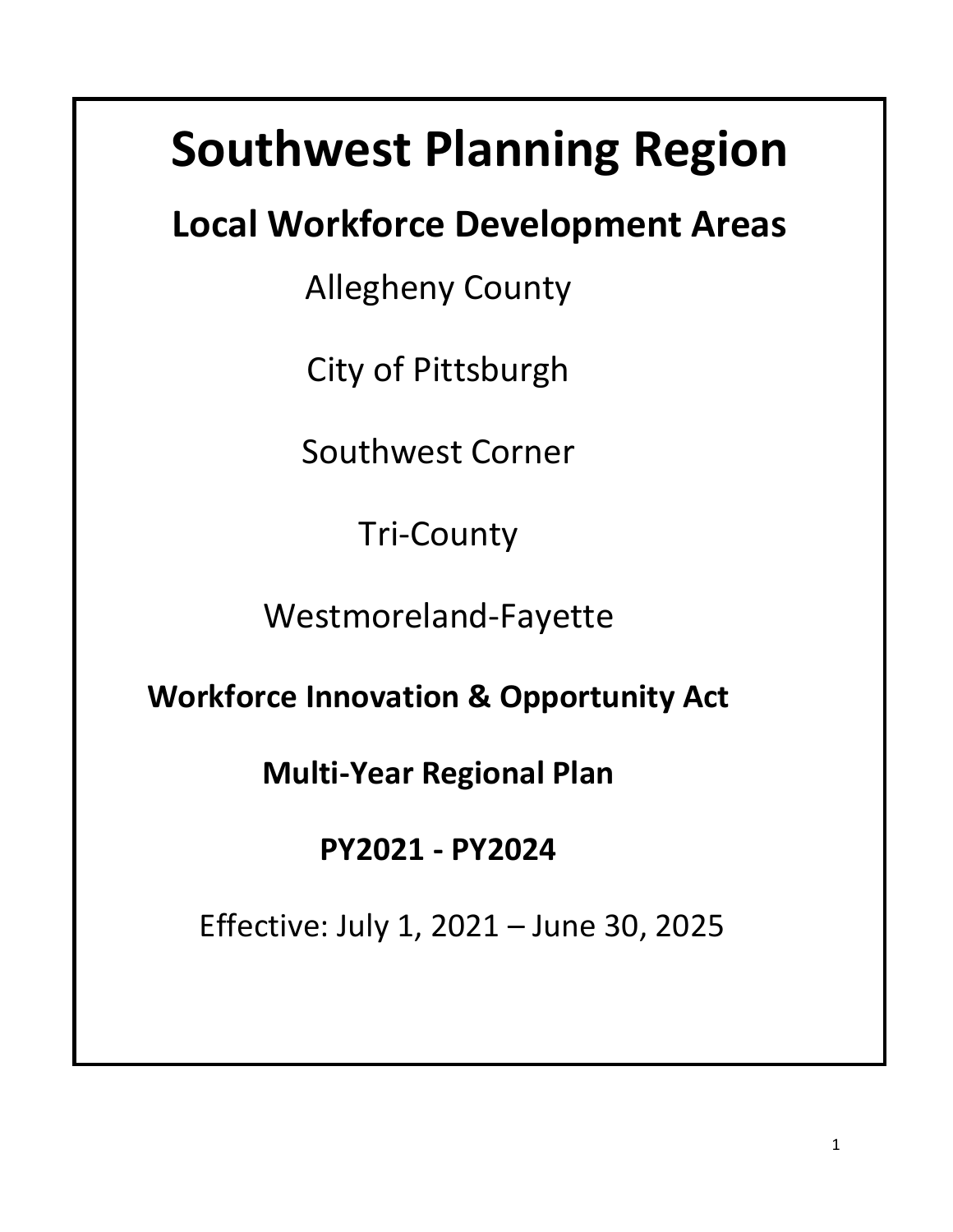#### Workforce Development Region: Southwest Planning Region

Effective Date: July 1, 2021 – June 30, 2025

#### *1.1. Identification of the region.*

- Name of the Region: Southwest Planning Region
- Local workforce development areas that comprise the region:
	- o Allegheny County Workforce Development Area (SW005)
	- o City of Pittsburgh Workforce Development Area (SW095)
	- o Southwest Corner Workforce Development Area (SW165)
	- o Tri-County Workforce Development Area (SW110)
	- o Westmoreland Fayette Workforce Development Area (SW045)
- Four local workforce development boards (LWDBs) oversee these local areas:
	- o **TRWIB, Inc**., also known as Three Rivers Workforce Development Board (TRWDB)
		- Allegheny County Workforce Development Area
		- City of Pittsburgh Workforce Development Area
	- o **Southwest Corner Workforce Development Board** (SCWDB)
	- o **Tri-County Workforce Investment Board Inc.**, also known as Tri-County Workforce Development Board (TCWDB)
	- o **Westmoreland-Fayette Workforce Development Board** (WFWDB)
- Southwest Region Regional Committee Members
	- o Earl Buford, TRWDB
	- o Fred Fornataro, TCWDB
	- o Ami Gatts, SCWDB
	- o Janet Ward, WFWDB
- Key Regional Planning Meeting Dates
	- o November 5, 2020 (Regional Planning Meeting #1)
	- o December 8, 2020 (Regional Planning Meeting #2)
	- o January 12, 2021 (Regional Planning Meeting #3)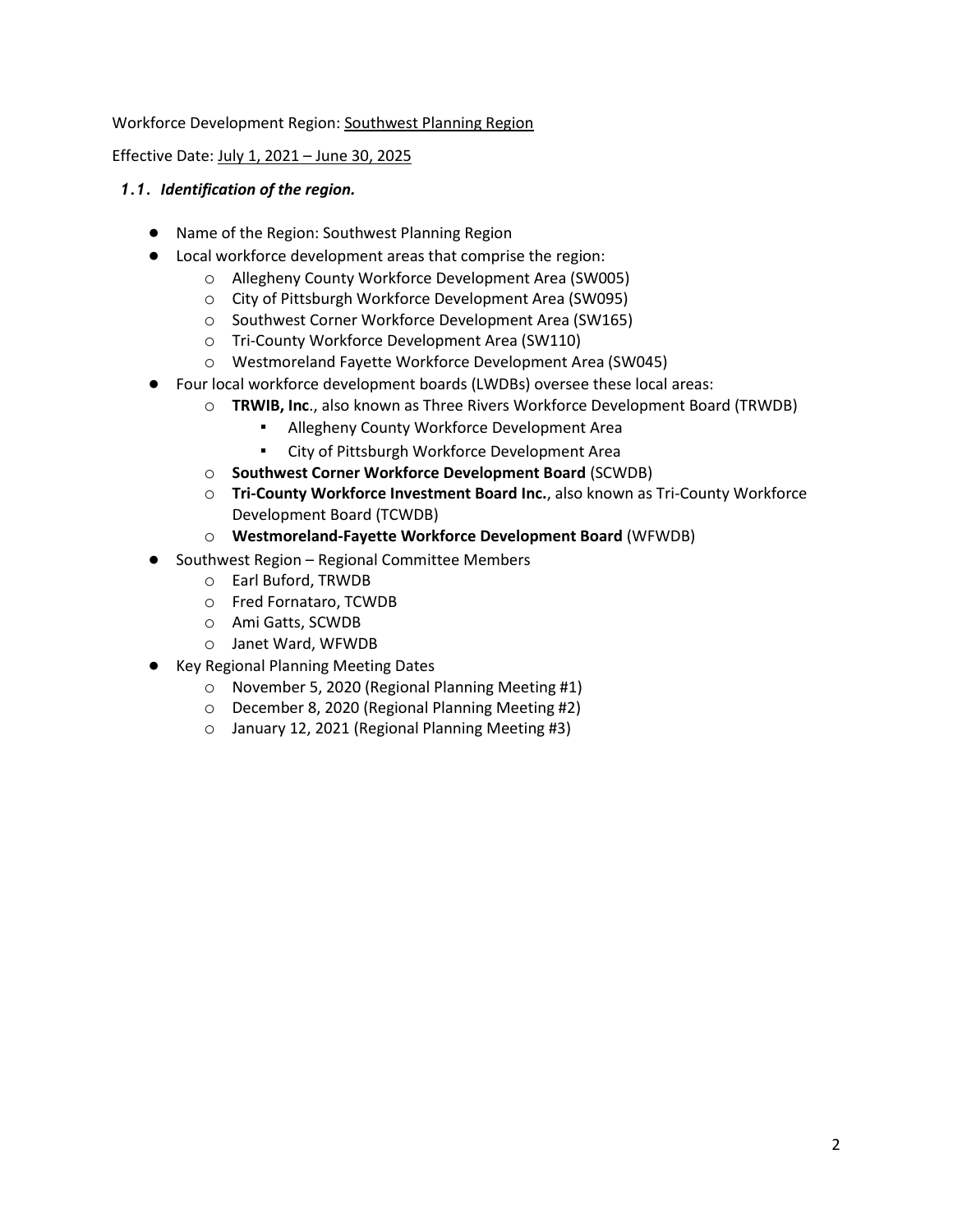#### *1.2. Based on the analysis of the regional labor market and economic conditions, describe the region's workforce and economic development-oriented vision and goals.*

The Southwest Planning Region shares the Governor's vision of serving Pennsylvania's businesses through the creation of a skilled workforce. We embrace the priority goals outlined in Pennsylvania's WIOA Combined State Plan, with their focus on 1.) Career Pathways and Apprenticeship; 2.) Sector Strategies and Employer Engagement; 3.) Youth; 4.) Continuous Improvement of the Workforce System; and 5.) Strengthening the One-Stop Delivery System.

The Allegheny Conference on Community Development (ACCD), is a key regional economic development organization, which includes the Pittsburgh Regional Alliance, the Greater Pittsburgh Chamber of Commerce, and the Economy League of Greater Pittsburgh. The ACCD service area aligns with the Southwest Planning Region. ACCD released the report, *2020/2030 Next is Now: A*  10 Year Vision of Vitality in the Pittsburgh Region<sup>1</sup>. The report notes that the regional economy has experienced slow growth compared to statewide growth in Pennsylvania and growth nationally. The report emphasizes making economic growth a priority and sets three core goals:

- Thriving People: Improve the standard of living by 25% for all populations. This goal includes two components, average wage and per capita GDP.
- Quality of Place: Reduce greenhouse gas emissions to meet Paris Accord targets and implement strategies toward UN Sustainable Development Goals.
- Strong Economy: Double the projected job growth, resulting in 75,000 new jobs. This measure prioritizes job growth over GDP growth to factor in talent attraction targets.

The Southwest Planning Region's work will also align with this vision of a thriving population and strong economy in the Pittsburgh region, as we establish strategies and goals to meet the needs of youth, job seekers, workers, and businesses across the Region.

The Southwest Planning Region recognizes the importance of a coordinated and innovative regional workforce development system. We strive to create a workforce system that presents a seamless face of public workforce throughout Southwest Pennsylvania but preserves local boards' flexibility to innovate in serving local workforce needs. We have developed the following three regional goals, in alignment with the Governor's five state goals and regional economic development priorities:

#### **1. Enhance coordination between local boards**

The Southwest Planning Region continues to strengthen regional coordination and collaboration. Since the development of our last regional plan, we have successfully implemented and completed several programs, which relied on our ability to effectively collaborate on a regional scale. The Veteran's Value Initiative (VVI) was a partnership between TRWDB, TCWDB, and WFWDB to deliver career services and training to veterans in the region as a part of a USDOL-funded grant. In addition, SCWDB, WFWDB, and TCWDB were recipients of a SW Regional Energy Sector Strategic Partnership Project Grant. This partnership worked to develop and coordinate a continuum of programs and partnerships that

<sup>1</sup> Allegheny Conference on Community Development, *2020/2030 Next is Now: A 10 Year Vision of Vitality in the Pittsburgh Region*, 2020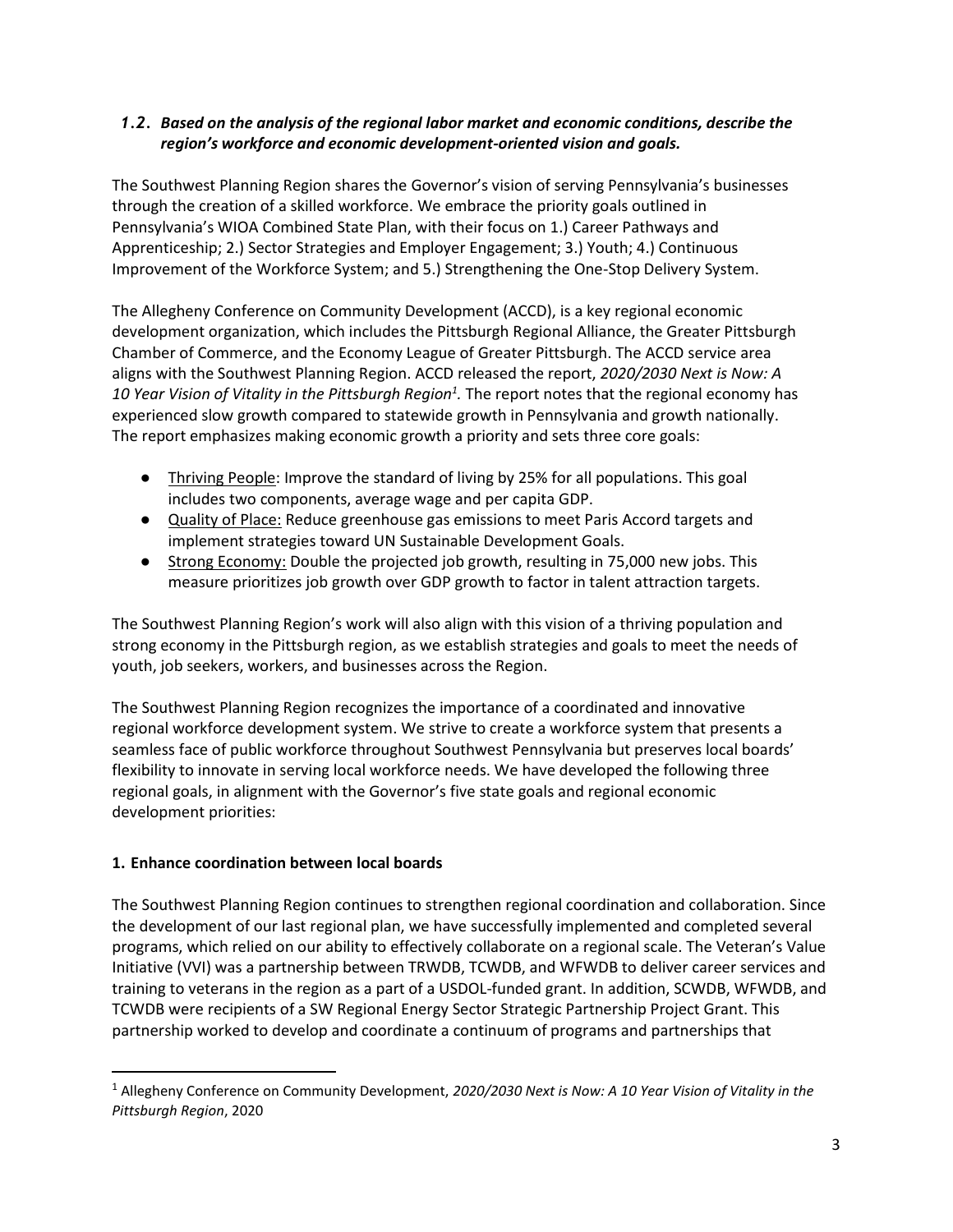connected the region's dislocated workforce, impacted by the coal industry decline, helping to transition these workers into careers that offer self-sustaining wages and growth potential in the Energy sector.

As an additional example, in 2018, the local boards in the Southwest Region, along with several partner cities of Midwest Urban Strategies (MUS), were awarded a \$7.85 million USDOL Trade and Economic Transition Dislocated Worker grant. These funds have been used to implement a regional strategy to serve dislocated workers. As fiscal agent, TRWDB retained nearly \$2.5 million in programmatic and administrative funds to deploy in the Pittsburgh region in partnership and coordination with SCWDB, WFWDB, and TCWDB.

The PartnerUp program is a career-readiness program led by PNC Bank in partnership with a coalition of regional employers. This program prepares 11th and 12th grade students for careers after high school graduation. The PartnerUp program initially began as a pilot, funded through Business Education Partnership funding TRWDB received from PA Department of Labor & Industry. The initiative has now served 3,000 students, 10 employers, and 24 school districts across the Southwest Planning Region. The Southwest Planning Region will determine ways of further engaging with this program to effectively serve students and employers in the region.

#### **Areas for continued alignment:**

The Southwest Planning Region will continue to explore ways of working together on a regional level. The Tristate Energy and Advanced Manufacturing (TEAM) Consortium is one opportunity for future regional collaboration. TEAM was formed to effectively respond to the increased demand for workers in the Energy and Advanced Manufacturing industries in the Tristate area. The Tristate area of Pennsylvania, West Virginia, and Ohio is one of the largest producers of natural gas in the world. Further, development projects such as Royal Dutch Shell's \$6 billion ethane cracker plant in Beaver County, have increased investment and demand for workers. TEAM convenes stakeholders from industry, higher education, and workforce and economic development to create clear and accessible pathways to jobs being created in these industries in the region. The Southwest Planning Region will engage more closely with TEAM to strengthen connections between this work and the public workforce development system.

Expanding Apprenticeship programming is another opportunity for regional coordination. As a recent example, local boards in the Southwest Planning Region coordinated with Presbyterian Senior Care, a regional employer, on the development of their Maintenance Technician Registered Apprenticeship Program, approved by the PA Department of Labor & Industry in October 2020. Recognizing the importance and value of apprenticeship programming, each local board in the Southwest Planning Region is committed to expanding apprenticeship opportunities within their respective workforce areas as well. For example, TRWDB connects the development of apprenticeship programming to their ongoing industry partnerships and sector strategies. A notable example is the PAsmart-funded Early Childhood Education (ECE) Registered Apprenticeship program, developed in partnership between TRWDB, Trying Together, Literacy Pittsburgh, Community College of Allegheny County, Carlow University, and multiple ECE providers in the Pittsburgh area. In addition, SCWDB was recently awarded a grant to expand apprenticeships in the region with a focus on promoting diversity.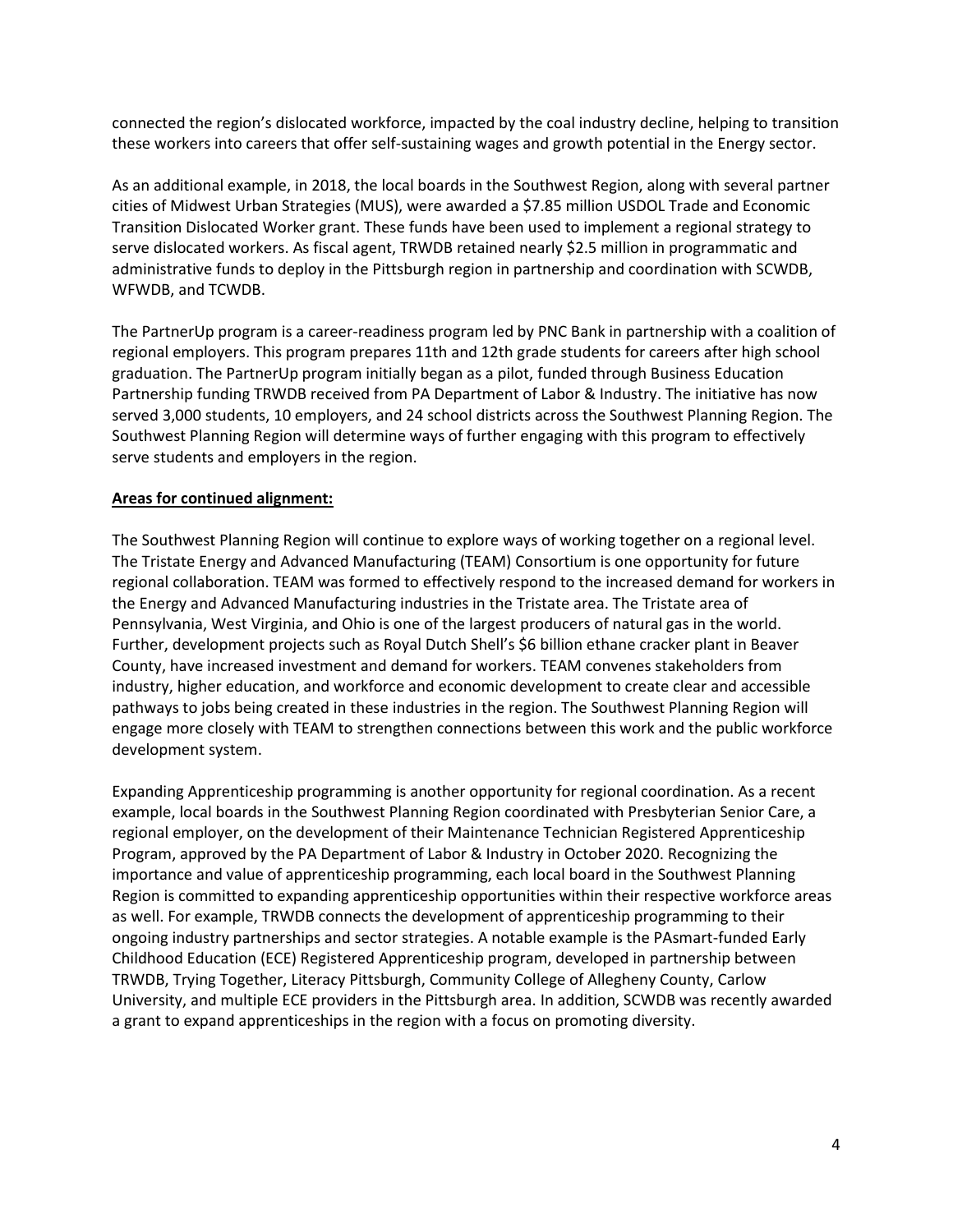#### **2. Streamline talent delivery and business services**

More than half (54.3%) of the employed residents of Armstrong, Beaver, Butler, Fayette, Greene, Indiana, Washington, and Westmoreland counties leave their county of residence to work. Nearly 20% of Allegheny County employed residents (19.7%) leave Allegheny County to work<sup>2</sup>. Regional residents cross county lines for employment and regional employers draw their workforce from all of the counties in Southwest Pennsylvania. These regional labor market trends mean that the same employers may interface with multiple LWDBs. While each board has developed the policies and procedures that best meet the needs of the businesses and job seekers they serve, opportunities for coordination to reduce the administrative burden may exist. The Southwest Planning Region will consider these opportunities. A more complete explanation of this is evident in the chart below.

| <b>Workforce</b><br><b>Development Area</b> | <b>Workers Living in</b><br>Workers Living in Area, but Employed |                |                |
|---------------------------------------------|------------------------------------------------------------------|----------------|----------------|
| (WDA)                                       | Area                                                             | <b>Outside</b> | <b>Percent</b> |
| Westmoreland-Fayette                        | 160,332                                                          | 93,430         | 58.3%          |
| <b>Tr-County</b>                            | 127,375                                                          | 69,515         | 54.6%          |
| <b>SW Corner</b>                            | 187,432                                                          | 95,285         | 50.8%          |
| Three Rivers (Allegheny                     |                                                                  |                |                |
| County WDA and City of                      |                                                                  |                |                |
| Pittsburgh WDA)                             | 511,026                                                          | 100,864        | 19.7%          |

Each local board faces some of the same issues in their areas, including how to most effectively orient job seekers to the system, how to best align services in the PA CareerLink® system, how to serve individuals with barriers to employment, and how to engage businesses in the system. We will examine ways to develop and share best practices for program delivery across our local areas and seek out innovations to consolidate messaging and amplify our impact. Recognizing that some job seekers cross county lines to access PA CareerLink® services, the local areas will work with PA CareerLink® One-Stop Operators and Site Administrators as appropriate to discuss customer flow and how to best meet customer needs.

Beginning in March 2020, challenges created by the COVID-19 pandemic have required workforce development areas and regions to expand infrastructure for delivering remote and virtual services to job seekers and employers. While health restrictions and other challenges imposed by the pandemic are temporary, this enhanced capacity to provide remote and virtual services will enable workforce development regions and areas to more permanently connect with job seekers, businesses, and partners outside of brick-and-mortar locations. The Southwest Planning Region will explore ways of leveraging technology for improved regional communication, coordination, and collaboration among our local boards, one-stop center staff, and other partners to the system. Virtual regional hiring events, employer roundtables, job seeker workshops, and staff training/professional development are all examples of potential collaboration. Access to broadband connections vary across counties in the Southwest Planning Region. Local boards will examine ways of addressing this challenge, such as partnering with local library systems, expanding Wi-Fi access at PA CareerLink® locations, etc.

#### **3. Increase work related opportunities for youth and improve youth talent pipeline**

<sup>2</sup> U.S. Census Bureau, Center for Economic Studies, LEHD (2018)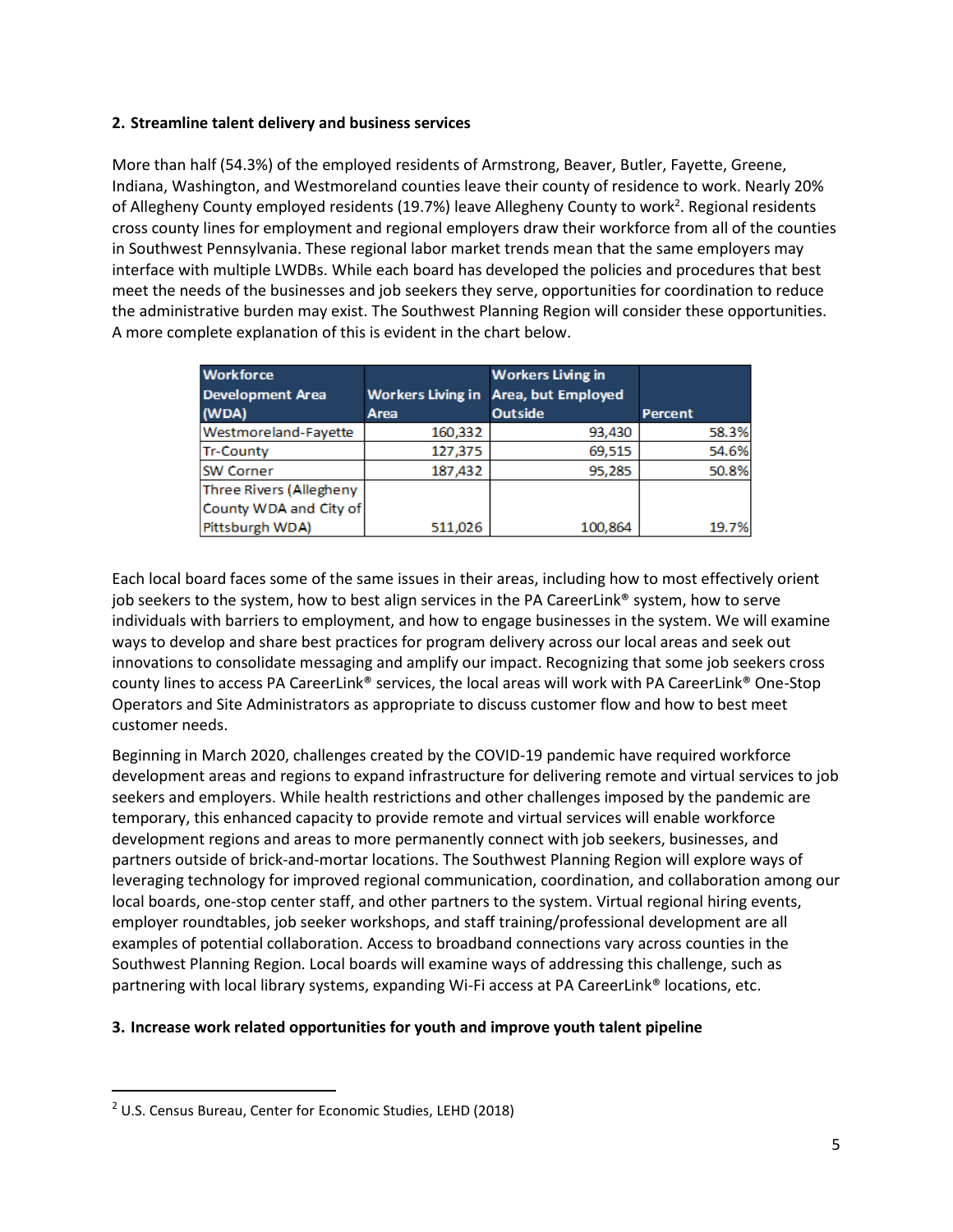Given the region's aging workforce and the potential of area youth, investing in the future talent pipeline is a key area of focus for the planning region. The Southwest Planning Region believes that youth must be exposed to a range of available careers in order to start on a career path to a sustainable future.

In accordance with the requirements under WIOA, local boards in the Southwest Planning Region have prioritized services to out-of-school youth (OSY). Work experience is a key component to the professional development and long-term success of these youth and young adults and creates talent pipelines for regional employers. The local boards in our region will share best practices, including techniques for identifying, recruiting, and engaging disaffected youth and the design and delivery of effective work experiences and internships for OSY. This will include best practices in the virtual and remote delivery of services and creation of work experience opportunities during the COVID-19 pandemic and beyond. For example, TRWDB, along with program partners, delivered the Learn & Earn summer youth employment program in 2020 by pivoting to a hybrid model of virtual/remote and in-person services and work experiences. More than 1,600 young adults participated in the program despite challenges created by the pandemic. Best practices and lessons learned from this program will be shared regionally to help inform future programming, such as the annual State/Local Internship Program (SLIP) delivered by our region's local boards.

The development of career pathways and sector strategies for youth are promising areas for collaboration between local boards. Each of the local boards in the Southwest Planning Region is working to engage youth in career exploration. The Southwest Planning Region will expand efforts to support such youth programming on a regional scale. As an example, each workforce area in our region has developed and implemented Teacher in the Workplace and Business Education Partnership programs to strengthen connections between education and business, while enhancing work-based learning and work-readiness skills development in schools. TRWDB and WFWDB's Teacher in the Workplace programming has involved coordination among schools in their respective workforce areas. Also, as noted, the PartnerUp program led by PNC Bank, began as a part of Business Education Partnership programming and continues to expand to serve business and schools on a regional level. The Southwest Planning Region will utilize Industry Partnerships as another mechanism to support career exploration and career pathway development for youth and young adults. SCWDB, for example, manages the Freight and Logistics industry partnership, which extends across three workforce areas in our region. A key component of this partnership is to educate young adults, including high school students and other individuals, about job opportunities in the industry through informational materials, internships, job shadowing, etc. The partnership also works to develop employer-driven training that paths students to careers in the field.

Collaboration with higher education represents an opportunity to help prepare the region's workforce for the needs of employers. While each local board is partnering with representatives of higher education in their respective local areas, the Southwest Planning Region will explore ways to partner with higher education as a collective group. As a past example of regional collaboration, through a Workforce Innovation Fund (WIF) grant, WFWDB and TRWDB worked with Westmoreland County Community College and Community College of Allegheny County, respectively, to develop microcredentials along key career pathways. The curricula developed for these microcredentials continues to be implemented.

Sections 1.4 and 1.5 below describe in greater detail the efforts of the Southwest Planning Region to work with local economic development organizations to achieve our strategic goals, including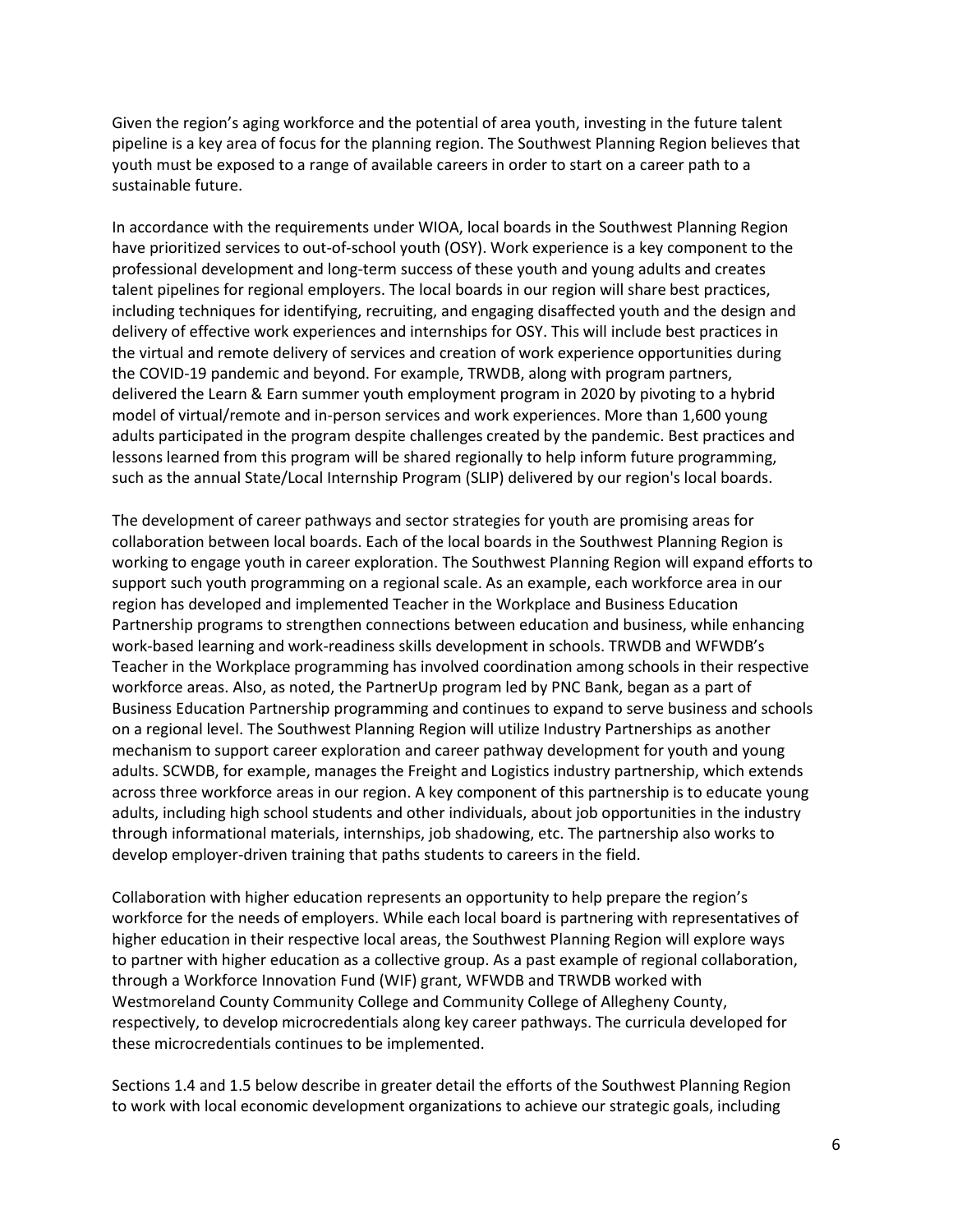working with the Allegheny Conference on Community Development, Engage!, and our Southwestern PA Partnership for Regional Economic Performance (PREP) network.

#### *1.3 Describe the collection and analysis of regional labor market data (in conjunction with the commonwealth).*

The Southwest Pennsylvania regional labor market enjoyed a period of job growth prior to April 2020 and is currently experiencing a slow, but somewhat steady, recovery with a continued focus on innovation and technology. The Region has a declining population. A strong and collaborative regional approach, coupled with distinct local solutions, is required for successful matching of employer needs with job seeker skills in key sectors and priority occupations.

This part will review the salient regional labor market data, overlay the labor market demographics with the region's economic conditions, as articulated from the perspective of the LWDBs and their partner organizations, and then identify the key overarching in-demand employer needs.

#### **Regional Labor Market Overview**

The Southwest Planning Region is composed of Allegheny County Workforce Development Area (WDA), City of Pittsburgh WDA, Southwest Corner WDA, Tri-County WDA, and Westmoreland-Fayette WDA. The region includes nine counties: Allegheny, Armstrong, Beaver, Butler, Fayette, Greene, Indiana, Washington, and Westmoreland. Overall, the area is home to 2,437,906 people<sup>3</sup>.

The population in the Southwest Planning Region continues to decline. Across the nine-county region, there was a decrease of 109,491 (-5%) residents between 2010 and 2019. Moreover, Butler County was the only one of the nine counties that saw an increase in population during this time period. However, the population across Pennsylvania grew by 8% between 2010 and 2019. While the Pennsylvania population is projected to continue to grow, most of the growth is expected to occur within the Harrisburg corridor, while the Southwest Planning Region is projected to lose an additional 1% of the population over the next 10 years<sup>4</sup>.

The median age for Pennsylvania is 37.9 years. The median age for the Southwest Planning Region is 44.5 years, while the average age for the region is 43.7 years and ranges from 39.8 years in Indiana County to 46.8 years in Westmoreland County<sup>5</sup>.

#### **Education**

Across Pennsylvania, 52.2% of residents who are 25 years old or older have received a high school diploma and 37.4% have a higher degree. Approximately 10% of Pennsylvanians over the age of 25 did not complete high school. Comparatively, 57.2% of the region's residents over the age of 25 have obtained a high school diploma or equivalent, 23.8% have obtained a higher degree and 9.3% did not complete high school. While 1.4% of Pennsylvanians over the age of 25 have obtained a

<sup>&</sup>lt;sup>3</sup> US Census Bureau, 2019 Quick Facts Tables. Census.gov.

<sup>&</sup>lt;sup>4</sup> Pennsylvania Population Projections 2010-2040. The Center for Rural Pennsylvania, The Institute of State and Regional Affairs, Penn State Harrisburg, 2014.

<sup>&</sup>lt;sup>5</sup> US Census Bureau, 2014-2018 Median Age in the United States by County. Census.gov.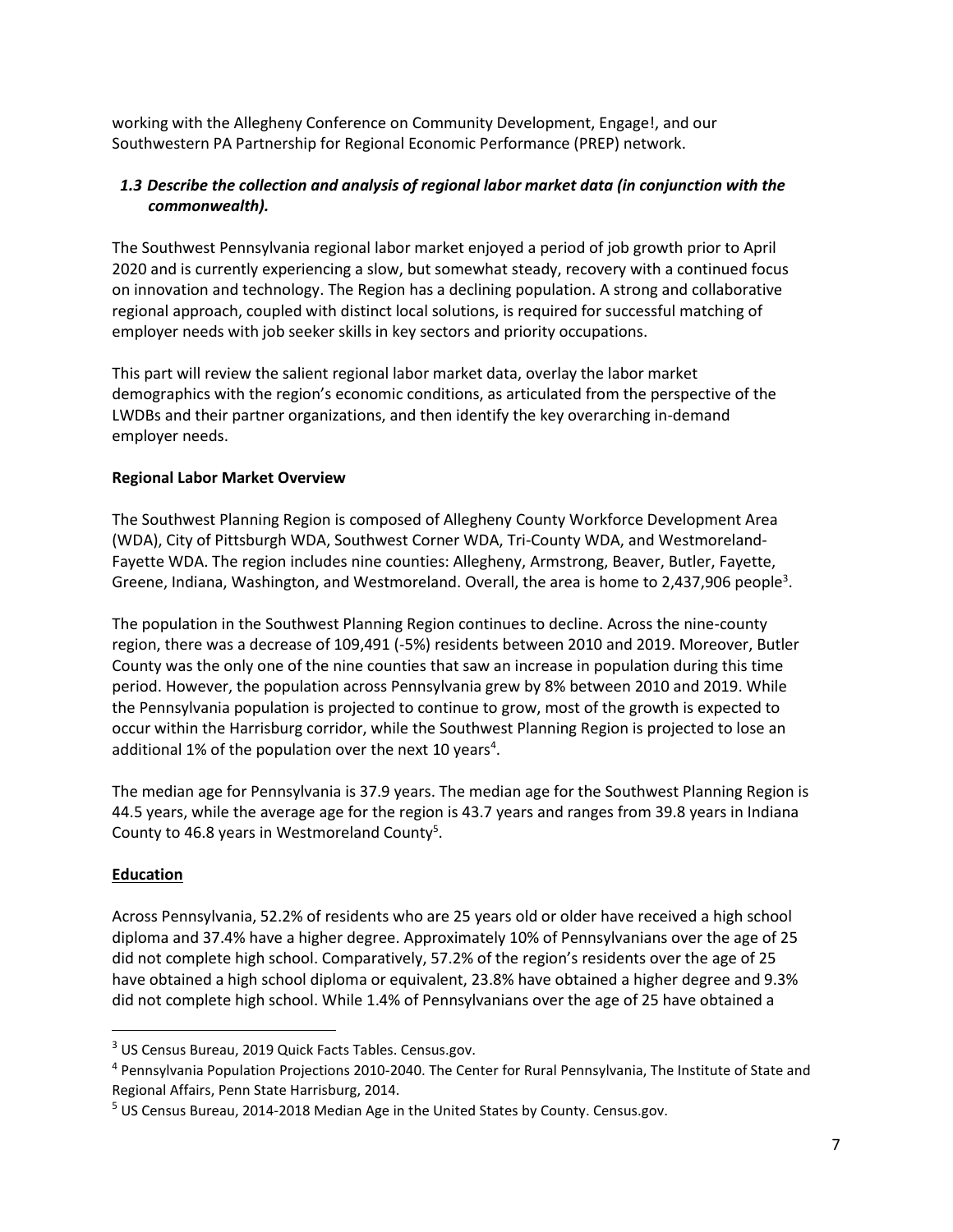doctorate degree, approximately 1% of the region's residents have done the same<sup>6</sup>.

#### **Income**

The Pennsylvania median household income was \$59,445 according to the American Community Survey 5-Year Estimates (US Census Bureau). During that same time period, the household median income for the region was \$55,828 and ranged from \$44,476 in Fayette County to \$68,472 in Butler County<sup>7</sup>.

#### **Employment**

An examination of the annual January unemployment across a five-year period (2016-2020) indicates that the average unemployment in the region (6.2%) was slightly higher than that across the U.S. (4.7%) or the state (5.3%). Regionally, the unemployment ranged from 4.7% in Allegheny County to 8.1% in Fayette County during that time (see Figure 1).

#### **Figure 1. Regional, State, and U.S. Unemployment**

#### Average Annual Unemployment Rate, January 2016 - January 2020



Beginning in March 2020, statewide health restrictions due to the COVID-19 pandemic forced the closure or limited activities of many businesses across the Commonwealth. This setback, alongside other factors, contributed to an increase in unemployment in the region (see Figure 2).

#### **Figure 2. Post-Pandemic Regional Unemployment**

<sup>&</sup>lt;sup>6</sup> Statistical Atlas (data from the US Census Bureau).

 $^7$  2014-2018 Median Household Income in the United States by County. US Census Bureau.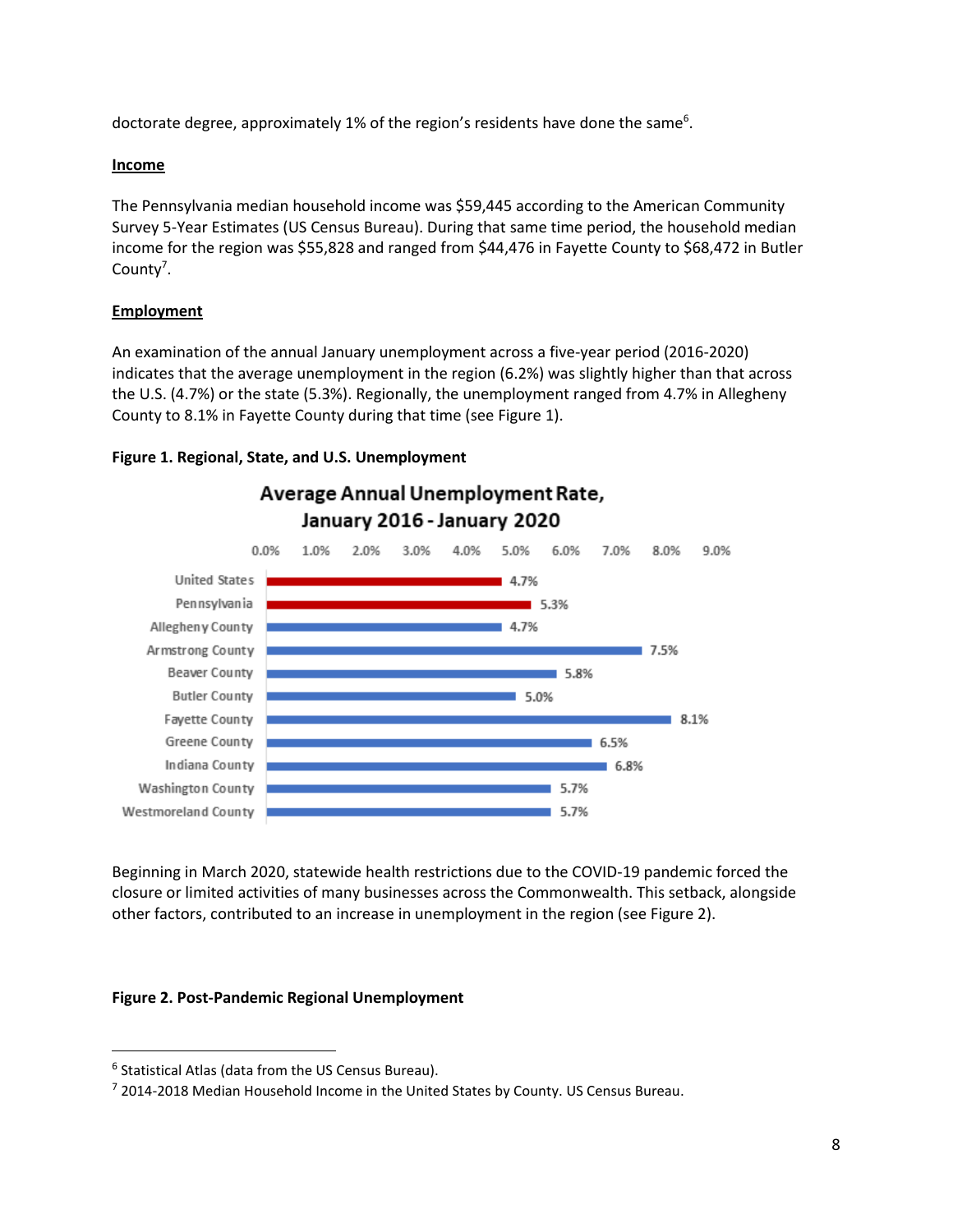

#### Monthly Unemployment Rates March 2020 - October 2020

Closures and job losses in March led to a spike in the April unemployment across the country (14.4%) and across Pennsylvania (15.6%). Regionally, unemployment ranged from 20% in Fayette County to 14.3% in Greene County in April.

The week of March 28, 56,926 Initial Unemployment Claims were submitted across the region. The data presented in Table 1 indicate that the hospitality and construction sectors were more negatively affected by the economic impact of the pandemic<sup>8</sup>.

<sup>8</sup> U.S. Bureau of Labor Statistics, Local Area Unemployment Statistics. [https://www.bls.gov/regions/mid](https://www.bls.gov/regions/mid-atlantic/pennsylvania.htm#eag)[atlantic/pennsylvania.htm#eag.](https://www.bls.gov/regions/mid-atlantic/pennsylvania.htm#eag) Retrieved 12/21/20.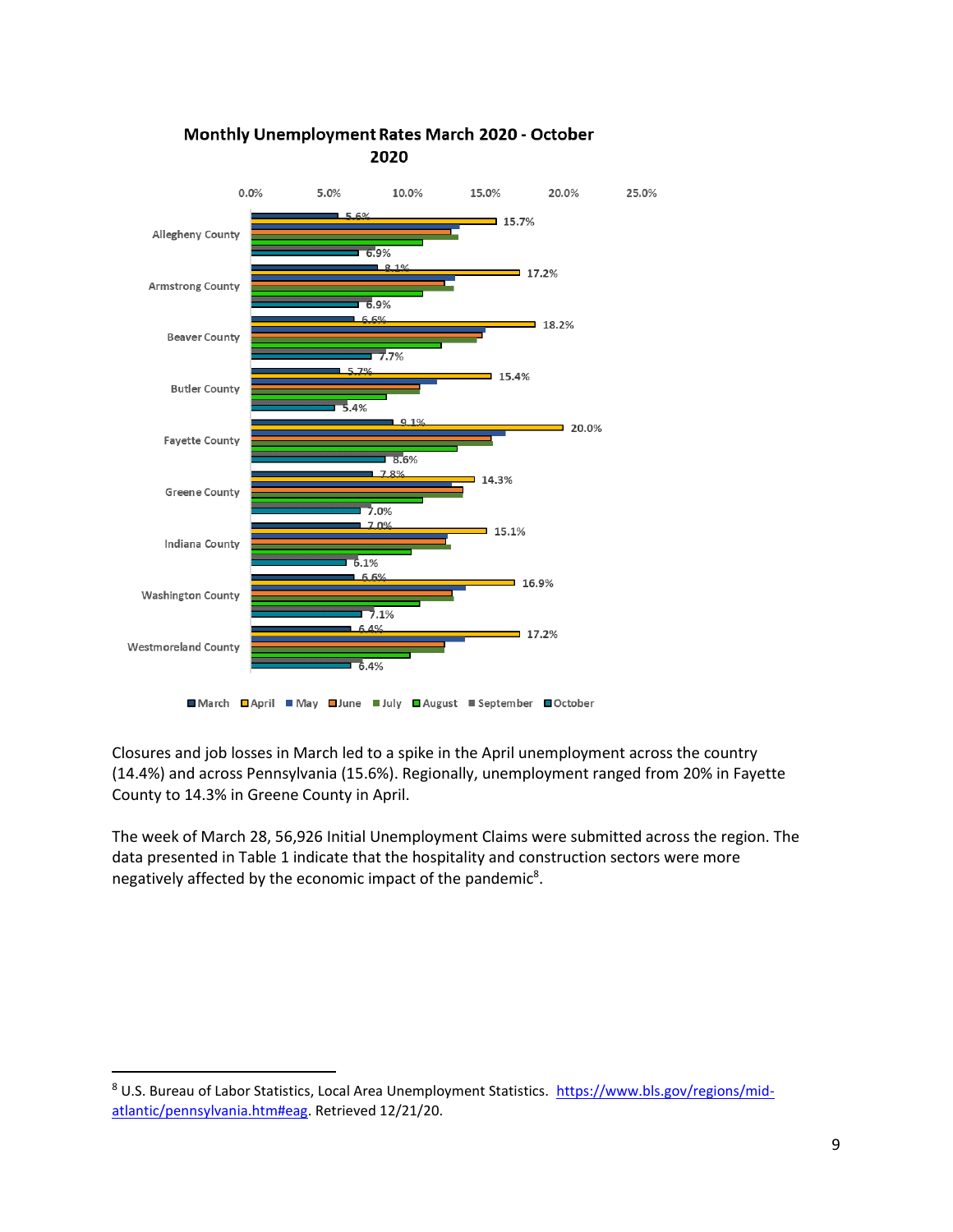|                          |                       | <b>Percent of Claims by Industry Sector</b> |                     |                     |                      |                                                         |  |  |
|--------------------------|-----------------------|---------------------------------------------|---------------------|---------------------|----------------------|---------------------------------------------------------|--|--|
| County                   | <b>Initial Claims</b> | <b>Accommodation</b><br>& Food              | <b>Construction</b> | <b>Retail Trade</b> | <b>Manufacturing</b> | <b>Health &amp;</b><br><b>Social</b><br><b>Services</b> |  |  |
| Allegheny County         | 26,311                | 25.3                                        | 15.6                | 12.4                | 6.8                  | 10.2                                                    |  |  |
| <b>Armstrong County</b>  | 1,656                 | 11.3                                        | 18.4                | 8.9                 | 14.7                 | 12.4                                                    |  |  |
| <b>Beaver County</b>     | 4,461                 | 16.8                                        | 19.3                | 10.6                | 10.3                 | 13.1                                                    |  |  |
| <b>Butler County</b>     | 4,603                 | 18.5                                        | 16.3                | 14.2                | 9.2                  | 13.2                                                    |  |  |
| <b>Fayette County</b>    | 3,450                 | 18.5                                        | 14.3                | 12.5                | 13.6                 | 9.2                                                     |  |  |
| <b>Green County</b>      | 484                   | 7.4                                         | 15.5                | <b>11.0</b>         | <b>11.0</b>          | 8.5                                                     |  |  |
| Indiana County           | 1,478                 | <b>15.5</b>                                 | 14.7                | 12.5                | <b>14.0</b>          | 10.0                                                    |  |  |
| <b>Washington County</b> | 5,005                 | 16.3                                        | 20.0                | 11.3                | 7.6                  | 11.4                                                    |  |  |
| Westmoreland<br>County   | 9,478                 | 16.8                                        | 15.1                | 14.7                | 12.1                 | 11.6                                                    |  |  |

#### **Table 1. Initial Unemployment Claims by Sector, March 28, 2020**

*Bold Numbers* = Top three sectors impacted in each county.

While the COVID recovery is underway, the economy is expected to recover at a moderate rate and the job market is described as weak<sup>9</sup>. Together, Moody's Analytics and CNN Business created a Backto-Normal Index that is made up of 37 national and seven state-level indicators. A Back-to-Normal Index of 100% would indicate that the economy had returned to its pre-pandemic level in March. As of December 2020, the national Back-to-Normal Index is 82% and the Pennsylvania Back-to-Normal Index is  $74\%^{10}$ .

#### **Population with Barriers**

#### *Poverty*

The 2019 Census Small Area Income and Poverty Estimates indicated that 12.3% of the U.S. population was living in poverty and 12% of those who lived in Pennsylvania were living in poverty prior to the impact of the pandemic. The percent of residents living in poverty in the region range from 7.8% in Butler County to 17.5% in Fayette County. In addition to those living in Fayette County, a larger percentage of the population living in Greene (14.2%) and Indiana (14.0%) Counties were living in poverty compared to the U.S. population or those living in Pennsylvania.

#### *Re-Entry Population*

Research conducted by The Brookings Institution, using the tax records of incarcerated individuals, indicated that for years prior to incarceration and for years following incarceration, offenders have a history of higher rates of unemployment and lower earnings when employed compared to those not

<sup>&</sup>lt;sup>9</sup> Moody's Analytics and CNN Business, Tuesday, December 29, 2020. [https://www.cnn.com/business/us](https://www.cnn.com/business/us-economic-recovery-coronavirus)[economic-recovery-coronavirus.](https://www.cnn.com/business/us-economic-recovery-coronavirus) Retrieved December 29, 2020.

 $10$  Ibid.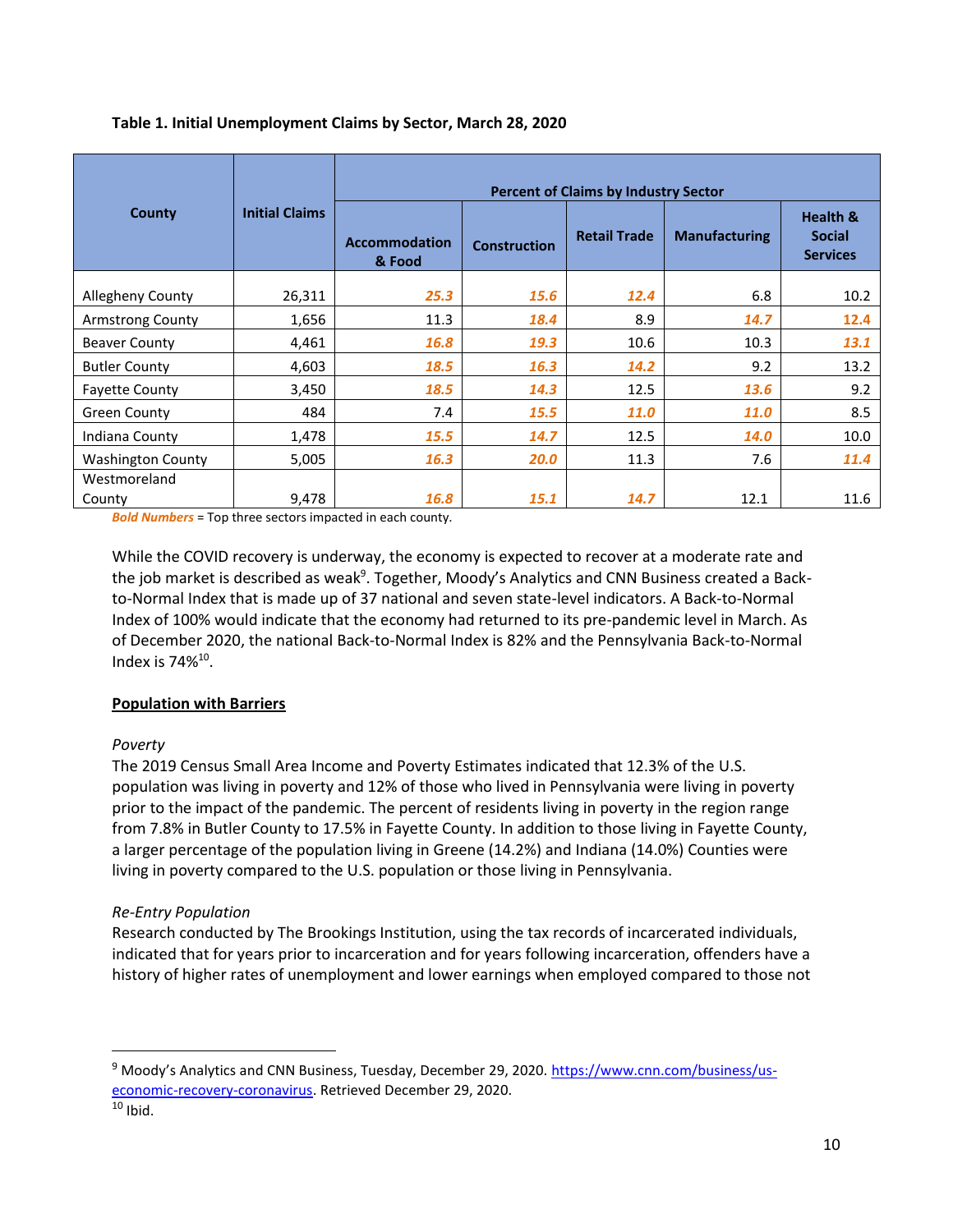incarcerated<sup>11</sup>. In 2008, 20,206 and in 2018 11,573 Pennsylvanians 21 years old and younger were incarcerated<sup>12</sup>.

In 2019, 2,208 Pennsylvanians were released from correctional institutions across Pennsylvania, and 1,794 of them were released on parole<sup>13</sup>. Across the Southwest Planning Region, the range of incarcerated persons released per 10,000 people was 5.5 in Butler County to 30.2 in Fayette County. Previously incarcerated individuals tend to have lower education attainment, employment experience, and skill levels. These personal characteristics, in addition to employers' reluctance to hire previously incarcerated individuals can lead to chronic unemployment and low wages.

#### *Individuals with a Disability*

Approximately 26% of those living in the U.S. and 25.8% of Pennsylvanians have a documented disability<sup>14</sup>. Nationally, 58.3% of those having a disability are employed full-time, year-round compared with 71.3% of those who do not have a disability. In Pennsylvania, 35.6% of those with disabilities are employed while 77.1% of those without disabilities are employed<sup>15</sup>. The median income for those with a disability is \$41,332 and \$47,279 for those who do not have a disability<sup>16</sup>. Across the Southwest Planning Region, the percent of the county-level population with disabilities ranges from 12.3% in Butler County to 19.3% in Fayette County<sup>17</sup> and the percent those with disabilities who are employed ranges from 27.3% in Fayette County to 37.8% in Westmoreland County<sup>18</sup>.

Those with disabilities face a number of barriers to employment. Due to individual and systemic perceptions and prejudice, employers are often hesitant to hire people with disabilities. A supplement to the July 2019 Current Population Survey (CPS) was sponsored by the U.S. Department of Labor's Chief Evaluation Office and focused on barriers to employment, prior work experience, career and financial assistance, and requested changes to the workplace by persons with disabilities. Approximately half of survey respondents with a disability and who were not employed (unemployed or not in the workforce) identified at least one barrier to employment. Seventy-nine percent of respondents identified their own disability as a barrier to employment, 12.2% cited a lack

<sup>&</sup>lt;sup>11</sup> Loonev. A. & Turner, N. (March 2018). Work and opportunity before and after incarceration. The Brookings Institution, Washington, D.C.

<sup>&</sup>lt;sup>12</sup> The Pennsylvania Uniform Crime Reporting system, Office of Attorney General. [https://www.attorneygeneral.gov/open-data-urc-arrests-age/.](https://www.attorneygeneral.gov/open-data-urc-arrests-age/) Retrieved 12/31/2020.

<sup>13</sup> Pennsylvania Department of Corrections[. https://www.cor.pa.gov/Facilities/Pages/default.aspx.](https://www.cor.pa.gov/Facilities/Pages/default.aspx) Retrieved 12/31/20.

<sup>&</sup>lt;sup>14</sup> Centers for Disease Control and Prevention (CDC), National Center on Birth Defects and Developmental Disabilities, Division of Human Development and Disability. Disability and Health Data System (DHDS). [https://dhds.cdc.gov.](https://dhds.cdc.gov/) Retrieved 12/31/2020.

<sup>&</sup>lt;sup>15</sup> National Institute on Disability, Independent Living, and Rehabilitation Research. (2017). 2017 Pennsylvania Report for County-Level Data: Employment. [https://disabilitycompendium.org/compendium/2017-state-report](https://disabilitycompendium.org/compendium/2017-state-report-for-county-level-data-employment/PA)[for-county-level-data-employment/PA.](https://disabilitycompendium.org/compendium/2017-state-report-for-county-level-data-employment/PA) Retrieved 12/31/20.

<sup>&</sup>lt;sup>16</sup> U.S. Census Bureau, Disability Tables, 2017. [https://www.census.gov/data/tables/2017/demo/disability/acs-](https://www.census.gov/data/tables/2017/demo/disability/acs-17.html)[17.html.](https://www.census.gov/data/tables/2017/demo/disability/acs-17.html) Retrieved 12/31/20.

<sup>17</sup> Institute on Disability. (2015)[. https://disabilitycompendium.org/compendium/overall-prevalence-report/PA.](https://disabilitycompendium.org/compendium/overall-prevalence-report/PA) Retrieved 12/31/20.

<sup>&</sup>lt;sup>18</sup> National Institute on Disability, Independent Living, and Rehabilitation Research. (2017). 2017 Pennsylvania Report for County-Level Data: Employment. [https://disabilitycompendium.org/compendium/2017-state-report](https://disabilitycompendium.org/compendium/2017-state-report-for-county-level-data-employment/PA)[for-county-level-data-employment/PA.](https://disabilitycompendium.org/compendium/2017-state-report-for-county-level-data-employment/PA) Retrieved 12/31/20.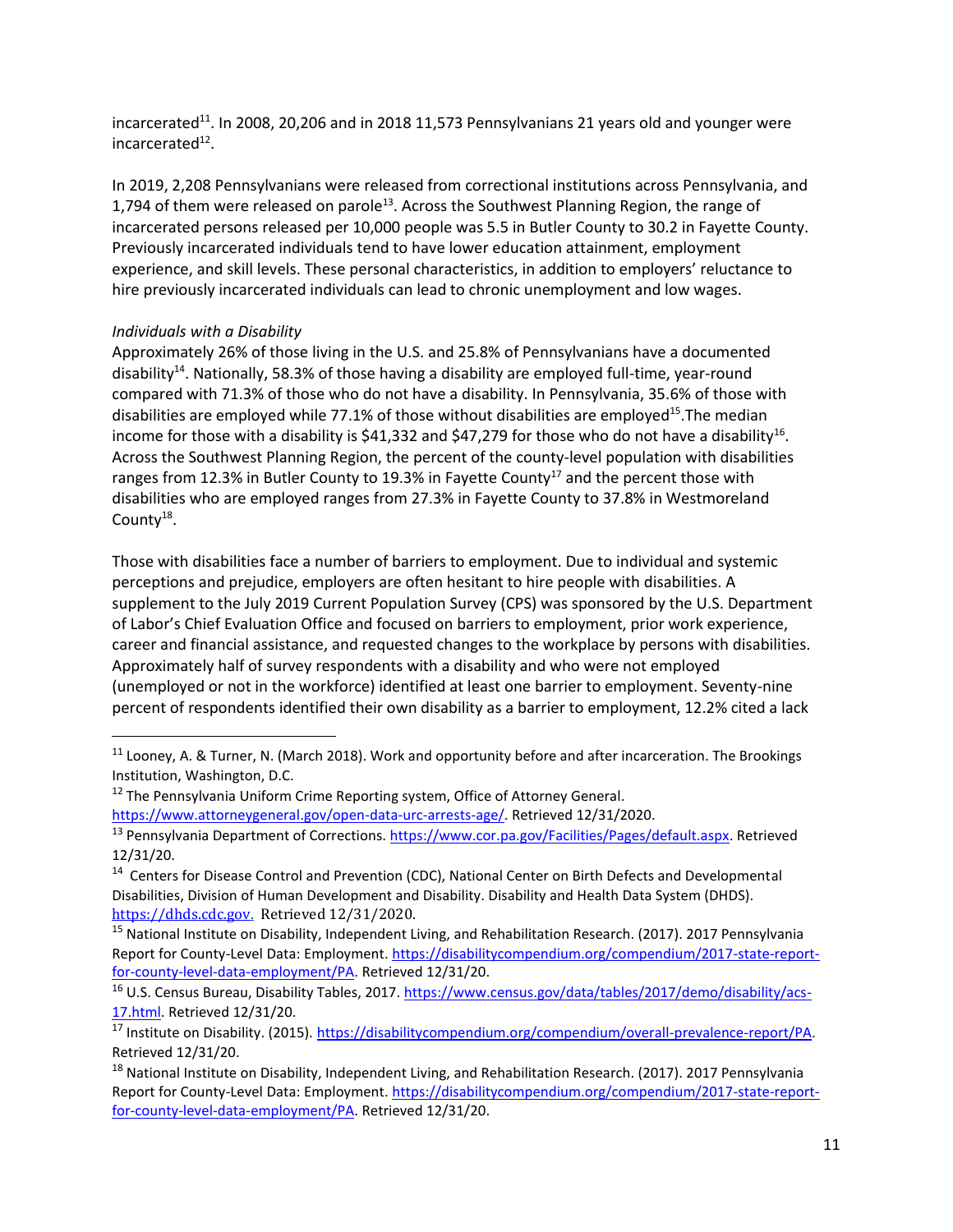of education or training, 10.6% responded that transportation was a barrier, and 9.9% cited the need for special features on the job as a barrier to employment<sup>19</sup>.

#### *Pregnant or Parenting Youth/Young Adults*

In 2018, 135,650 births in Pennsylvania were to teens 15 to 19 years of age and 17.8% of those births to teens occurred across the Southwest Planning Region. While 4.1% of the births in Pennsylvania were to teen mothers ages 15 to 19, comparatively, a lower percentage of births were to teen mothers in Allegheny (2.7%), Beaver (3.6%), Butler (2.7%), Indiana (3.8%), Washington (3.0%) and Westmoreland (3.1%) Counties. However, a higher percentage of births were to teen mothers ages 15 to 19 in Armstrong (5.5%), Fayette (5.9%), and Greene (6.0%) counties during that same time period<sup>20</sup>. In addition, there are 48,455 single-parent households with children across the Southwest Planning Region<sup>21</sup>.

#### *Opioid Crisis*

Pennsylvania has identified opioid use as one of the commonwealth's worst public health crises in almost a generation. Between January 2018 and November 21, 2020, 47,039 doses of Naloxone were administered by EMS and there were 29,681 Emergency Department visits for opioid overdoses across the commonwealth<sup>22</sup>. Moreover, 59,228 individuals 12 years old and older who are living in the Southwest Planning Region have been identified as having a drug abuse disorder. Pennsylvania data indicate that 892 individuals across the Region have died due to drug overdoses between 2012 and 2020<sup>23</sup>.

#### *Technology/Internet Access*

Seeking employment has largely become a digital process which highlights the importance of having access to a computer and to the internet. U.S. Census data, 2015-2019, indicated that 90.3% of U.S. households have a computer and 82.7% of households have internet access and 88% of Pennsylvania households have a computer and 81.5% have internet access. Table 2 indicates that the percentage of households across the Southwest Planning Region with a computer ranges from 89.6% in Butler County to 81.5% in Fayette County and access to the internet ranges from 84.7% in Butler County to 73.9% in Indiana County.

| County                  | Percent of Households with a | <b>Percent of Households having</b> |
|-------------------------|------------------------------|-------------------------------------|
|                         | <b>Computer</b>              | <b>Internet Access</b>              |
| Allegheny County        | 89.2                         | 83.9                                |
| <b>Armstrong County</b> | 82.9                         | 74.9                                |
| <b>Beaver County</b>    | 86.3                         | 80.8                                |

#### **Table 2. Southwest Planning Region Computer and Internet Access, 2015-2019**

<sup>&</sup>lt;sup>19</sup> U.S. Bureau of Labor Statistics. (May 2020). Persons with a Disability: Barriers to employment and Other Labor-Related Issues News Release.

[https://www.bls.gov/news.release/archives/dissup\\_05012020.htm#:~:text=A%20person's%20own%20disability%2](https://www.bls.gov/news.release/archives/dissup_05012020.htm#:~:text=A%20person) [C%20lack,duties%20because%20of%20their%20disability.](https://www.bls.gov/news.release/archives/dissup_05012020.htm#:~:text=A%20person) Retrieved 12/31/20.

<sup>&</sup>lt;sup>20</sup> PA Department of Health. Enterprise Data Dissemination Informatics Exchange IEDDIE).

<sup>&</sup>lt;sup>21</sup> U.S. Census Bureau, American Community Survey, 5-Year Estimates; 2015-2019.

<sup>&</sup>lt;sup>22</sup> Opendata PA, Commonwealth of Pennsylvania, Opioid Data Dashboard[. https://data.pa.gov/stories/s/9q45](https://data.pa.gov/stories/s/9q45-nckt/) [nckt/.](https://data.pa.gov/stories/s/9q45-nckt/) Retrieved 1/4/2021.

<sup>&</sup>lt;sup>23</sup> Opendata PA, Commonwealth of Pennsylvania, Opioid Data Dashboard. [https://data.pa.gov/Opioid-](https://data.pa.gov/Opioid-Related/Estimated-Accidental-and-Undetermined-Drug-Overdos/apm5-9wfy)[Related/Estimated-Accidental-and-Undetermined-Drug-Overdos/apm5-9wfy.](https://data.pa.gov/Opioid-Related/Estimated-Accidental-and-Undetermined-Drug-Overdos/apm5-9wfy) Retrieved 1/4/2021.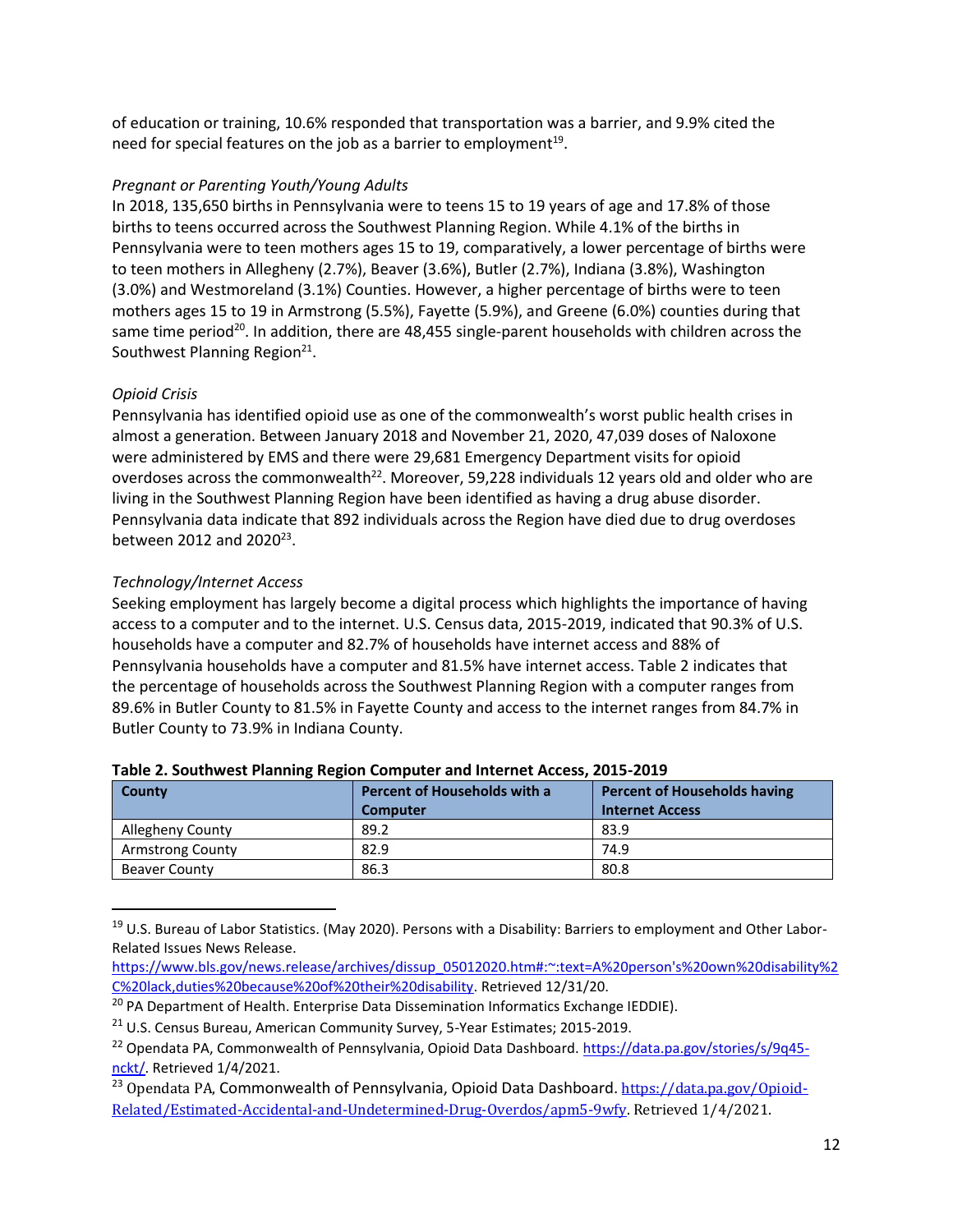| <b>Butler County</b>       | 89.6 | 84.7 |
|----------------------------|------|------|
| <b>Favette County</b>      | 81.5 | 75.1 |
| <b>Greene County</b>       | 84.9 | 78.3 |
| Indiana County             | 82.3 | 73.9 |
| <b>Washington County</b>   | 87.6 | 82.3 |
| <b>Westmoreland County</b> | 86.5 | 80.4 |

#### *English Language Barrier*

Finally, the inability to speak English while living in the U.S. can be a barrier to employment. The percentage of the population who have indicated that they speak English less than 'very well' ranges from 2.30% of residents of Allegheny County to .50% of residents of Green County $^{24}$ .

#### **Summary**

In summary, the Southwest Planning Region data have demonstrated advantages and disadvantages regarding workforce participation.

- The population, compared to the population across the state, continues to decline and grow older.
- While a higher percentage of residents living in the Southwest Planning Region obtain a high school diploma than those residents across the state, a smaller percentage of the Region's residents obtain higher degrees than those across the state. Further, the median household income for the Region (\$55,828) is lower than that of Pennsylvania (\$59,445).
- Prior to the pandemic the U.S unemployment rate was 4.7%, the Pennsylvania unemployment rate was 5.3% and unemployment rate across the region was 6.2%. The COVID pandemic has disrupted the economy. By April 2020, the average unemployment rate across the region was 16.7%. In November 2020, the average regional unemployment rate was 6.2%. While a recovery is underway, it is expected to be a slow recovery.
- While the percent of people living in poverty across the U.S. and across Pennsylvania is approximately 12%, as many as 17.5% of people living in Fayette County are living in poverty.
- In 2019, 2,208 residents of the Southwest Planning Region were released from correctional institutions. Under the best circumstances, there are a host of issues that interfere with once incarcerated people securing employment. The pandemic environment will amplify that interference.
- The data clearly indicate that having a disability decreases the likelihood of sustained employment. Persons with disabilities range from 12.3% of the population in Butler County to 19.3% of residents of Fayette County.
- Teen pregnancy and parenting present barriers to employment. While teen pregnancy continues to decline across the county, the percent of births to teen mothers who reside in the Southwest Planning Region range from 2.7% to 6.0%.
- Substance abuse can interfere with sustained employment. Across the Southwest Planning Region, 59,228 residents have been identified as having a drug abuse disorder.
- Access to a computer and the internet are necessary tools for job searches. The range of households with a computer across the Region is 89.6% in Butler County to 81.5% in Fayette County and the internet access range is from 84.7% in Butler County to 73.9% in Indiana County.

<sup>&</sup>lt;sup>24</sup> U.S. Census Bureau, American Community Survey, 5-Year Estimates; 2015-2019.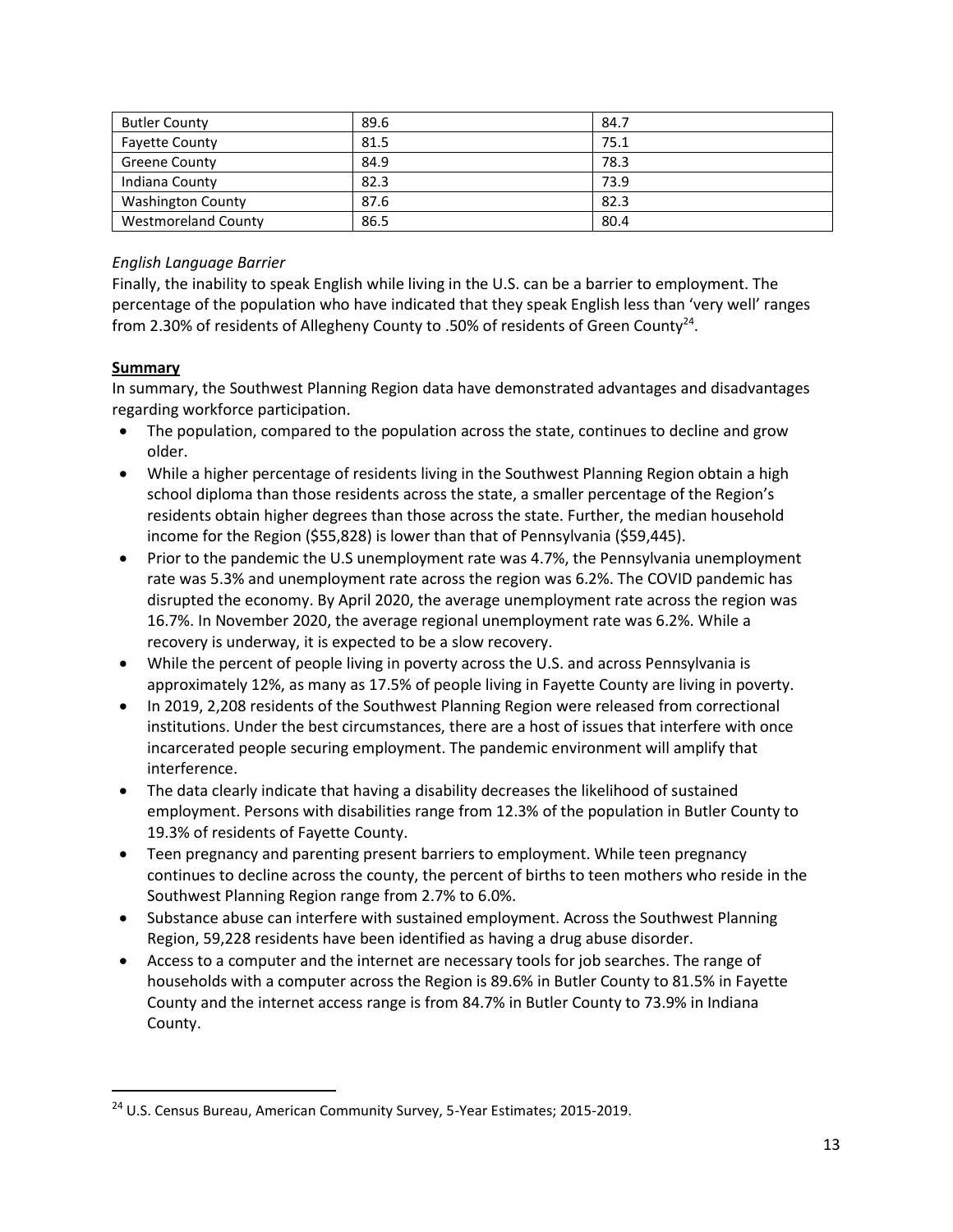#### **Regional Employer Overview**

Prior to the pandemic, the Southwest Planning Region enjoyed a growing economy and employer base. However, an examination of the data indicates that there was a 17.7% decrease in the employment volume of the Region between 2Q 2019 and 2Q 2020 $^{25}$  and there is little projected growth in 2021 or by 2025<sup>26</sup>. See Table 3 for changes in employment by industry.

|                                                                             | <b>Employment Change</b>        | <b>Projected Change</b> |                         |  |
|-----------------------------------------------------------------------------|---------------------------------|-------------------------|-------------------------|--|
| <b>NAICS Title</b>                                                          | Q2 2019 - Q2 2020 <sup>26</sup> | 2020-202127             | 2020-2025 <sup>27</sup> |  |
| Agriculture, Forestry, Fishing and Hunting                                  | N/A                             | 0%                      | 0                       |  |
| Mining, Quarrying, and Oil and Gas Extraction                               | (21.6%)                         | 3%                      | 10%                     |  |
| Utilities                                                                   | (12.8%)                         | (1%)                    | (6%)                    |  |
| Construction                                                                | (32.4%)                         | 2%                      | 8%                      |  |
| Manufacturing                                                               | (11.0%)                         | 0%                      | (2%)                    |  |
| <b>Wholesale Trade</b>                                                      | (9.3%)                          | (1%)                    | (4%)                    |  |
| <b>Retail Trade</b>                                                         | (14.9%)                         | (1%)                    | (5%)                    |  |
| <b>Transportation and Warehousing</b>                                       | (14.5%)                         | 0%                      | 0%                      |  |
| Information                                                                 | (1.3%)                          | (1%)                    | (4%)                    |  |
| <b>Finance and Insurance</b>                                                | (4.7%)                          | 1%                      | 2%                      |  |
| Real Estate and Rental and Leasing                                          | (7.7%)                          | 1%                      | 3%                      |  |
| Professional, Scientific, and Technical Services                            | (10.5%)                         | 1%                      | 4%                      |  |
| Management of Companies and Enterprises                                     | (9.6%)                          | 0%                      | 0%                      |  |
| Administrative and Support and Waste Management<br>and Remediation Services | $(4.1\%)$                       | 0%                      | 0%                      |  |
| <b>Educational Services</b>                                                 | N/A                             | 1%                      | 2%                      |  |
| <b>Health Care and Social Assistance</b>                                    | (12.2%)                         | 2%                      | 7%                      |  |
| Arts, Entertainment, and Recreation                                         | (56.9%)                         | 1%                      | 3%                      |  |
| Accommodation and Food Services                                             | (38.1%)                         | 1%                      | 3%                      |  |
| Other Services (except Public Administration)                               | (29.3%)                         | $-1%$                   | (2%)                    |  |
| <b>Public Administration</b>                                                | (7.2%)                          | $-1%$                   | (3%)                    |  |

#### **Table 3. Employment Changes and Projections by Industry**

Comparing the density of the employment concentration (through Location Quotients), concentrated employment opportunities in the region and historical and emerging sector trends help better understand the gaps for employers and business across Southwest Pennsylvania.

Location Quotients (LQ) are a valuable way of quantifying how concentrated a particular industry, cluster, occupation, or demographic group is in a region as compared to the nation. Per EMSI, LQ can reveal what makes a particular region "unique" in comparison to the national average. The Location Quotients for the 2020 key industry clusters as delineated by the Center for Workforce Information and Analysis are provided in Table 4 for the U.S., Pennsylvania and for

<sup>&</sup>lt;sup>25</sup> U.S. Bureau of Labor Statistics, Quarterly Census of Employment and Wages.

<sup>&</sup>lt;sup>26</sup> Pennsylvania Department of Labor and Industry, Center for Workforce Information and Analysis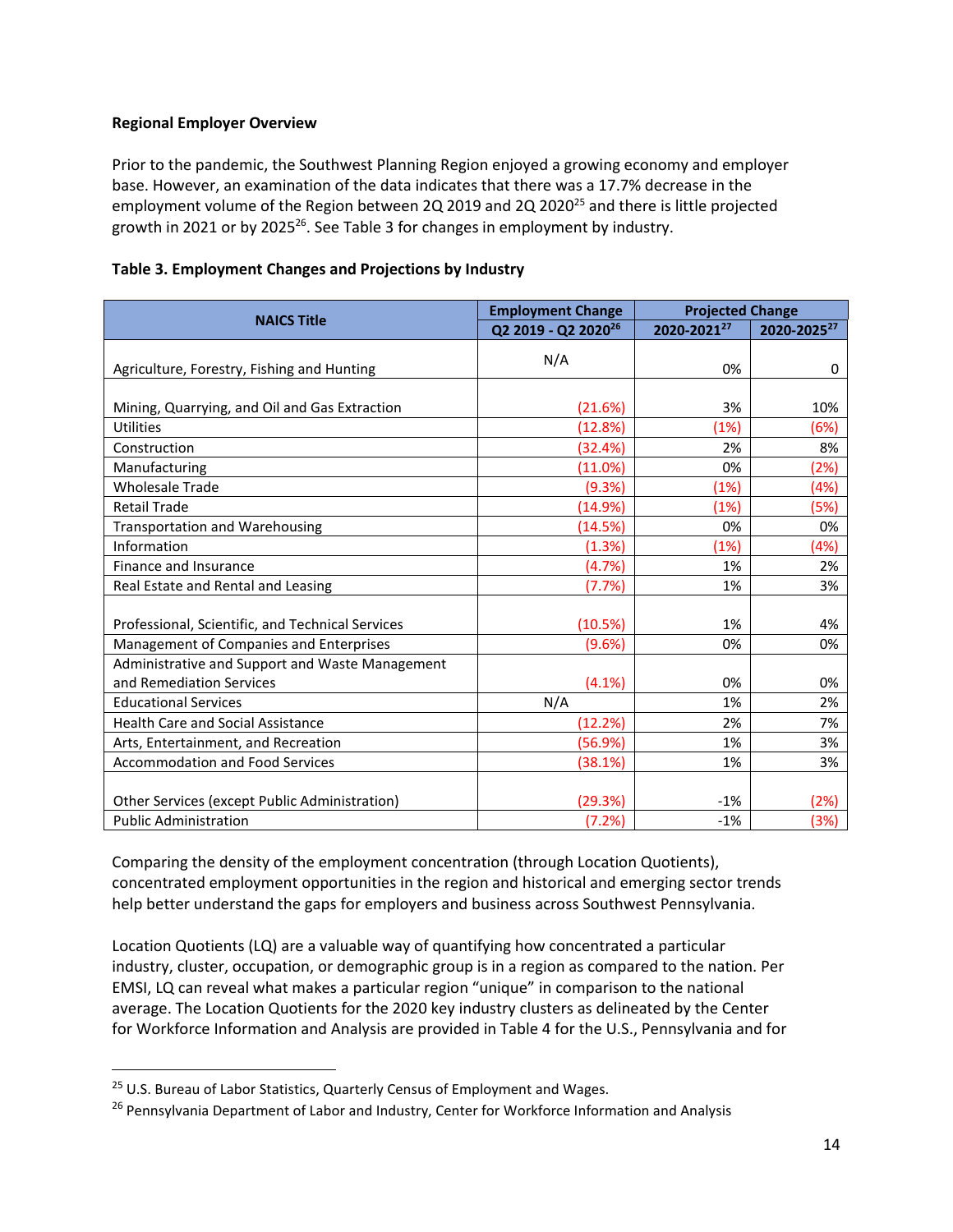the Southwest Planning Region<sup>27</sup>.

| Table 4. Location Quotient Comparisons, US, Pennsylvania and Southwest Region |  |  |
|-------------------------------------------------------------------------------|--|--|
|-------------------------------------------------------------------------------|--|--|

| <b>NAICS Title</b>                         | <b>US</b>    | Pennsylvania | <b>Southwest</b><br><b>Planning Region</b> |
|--------------------------------------------|--------------|--------------|--------------------------------------------|
| Agriculture, Forestry, Fishing and Hunting | $\mathbf{1}$ | 0.63         | 0.18                                       |
| Mining, Quarrying, and Oil and Gas         |              |              |                                            |
| Extraction                                 | $\mathbf{1}$ | 1.04         | 2.77                                       |
| Utilities                                  | 1            | 1.06         | 1.46                                       |
| Construction                               | $\mathbf{1}$ | 0.90         | 1.04                                       |
| Manufacturing                              | $\mathbf{1}$ | 1.14         | 0.90                                       |
| <b>Wholesale Trade</b>                     | $\mathbf{1}$ | 0.93         | 0.83                                       |
| <b>Retail Trade</b>                        | $\mathbf{1}$ | 0.99         | 1.02                                       |
| <b>Transportation and Warehousing</b>      | $\mathbf{1}$ | 1.18         | 0.90                                       |
| Information                                | $\mathbf{1}$ | 0.77         | 0.78                                       |
| Finance and Insurance                      | $\mathbf{1}$ | 1.09         | 1.22                                       |
| Real Estate and Rental and Leasing         | $\mathbf{1}$ | 0.71         | 0.81                                       |
| Professional, Scientific, and Technical    |              |              |                                            |
| Services                                   | 1            | 0.95         | 1.04                                       |
| Management of Companies and Enterprises    | $\mathbf{1}$ | 1.42         | 1.97                                       |
| Administrative and Support and Waste       |              |              |                                            |
| Management and Remediation Services        | $\mathbf{1}$ | 0.86         | 0.73                                       |
| <b>Educational Services</b>                | $\mathbf{1}$ | 1.71         | 1.91                                       |
| <b>Health Care and Social Assistance</b>   | $\mathbf{1}$ | 1.30         | 1.32                                       |
| Arts, Entertainment, and Recreation        | $\mathbf{1}$ | 1.00         | 1.11                                       |
| <b>Accommodation and Food Services</b>     | $\mathbf{1}$ | 0.86         | 0.94                                       |
| <b>Other Services (except Public</b>       |              |              |                                            |
| Administration)                            | 1            | 1.02         | 1.01                                       |
| <b>Public Administration</b>               | $\mathbf{1}$ | 0.75         | 0.68                                       |

Comparatively, the data indicate the Southwest Planning Region is more concentrated than the nation or the state in the following areas: Mining, Quarrying, and Oil and Gas Extraction; Utilities; Construction; Retail Trade; Finance and Insurance; Professional, Scientific and Technical Services; Management of Companies and Enterprises; Educational Services; Health Care and Social Assistance; and Arts, Entertainment, and Recreation. In addition, the data presented in Table 6, indicate continued projected growth through 2025 in the areas of Mining, Quarrying, and Oil and Gas Extraction (10%), Construction (8%), Finance & Insurance (2%), Real Estate (3%), Professional, Scientific and Technical Services (2%), Educational Services (7%), Health and Social Services (7%), Arts, Entertainment, and Recreation (3%), and Accommodation and Food (3%).

An examination of the change in jobs between 2020 and 2025 projects an increase of 18,449 (1.44%) in the number of jobs available across the Southwest Planning Region. See Table 5 for the change in jobs by County.

<sup>&</sup>lt;sup>27</sup> EMSI, QCEW Employees, Non-QCEW Employees and Self-Employed, 2020.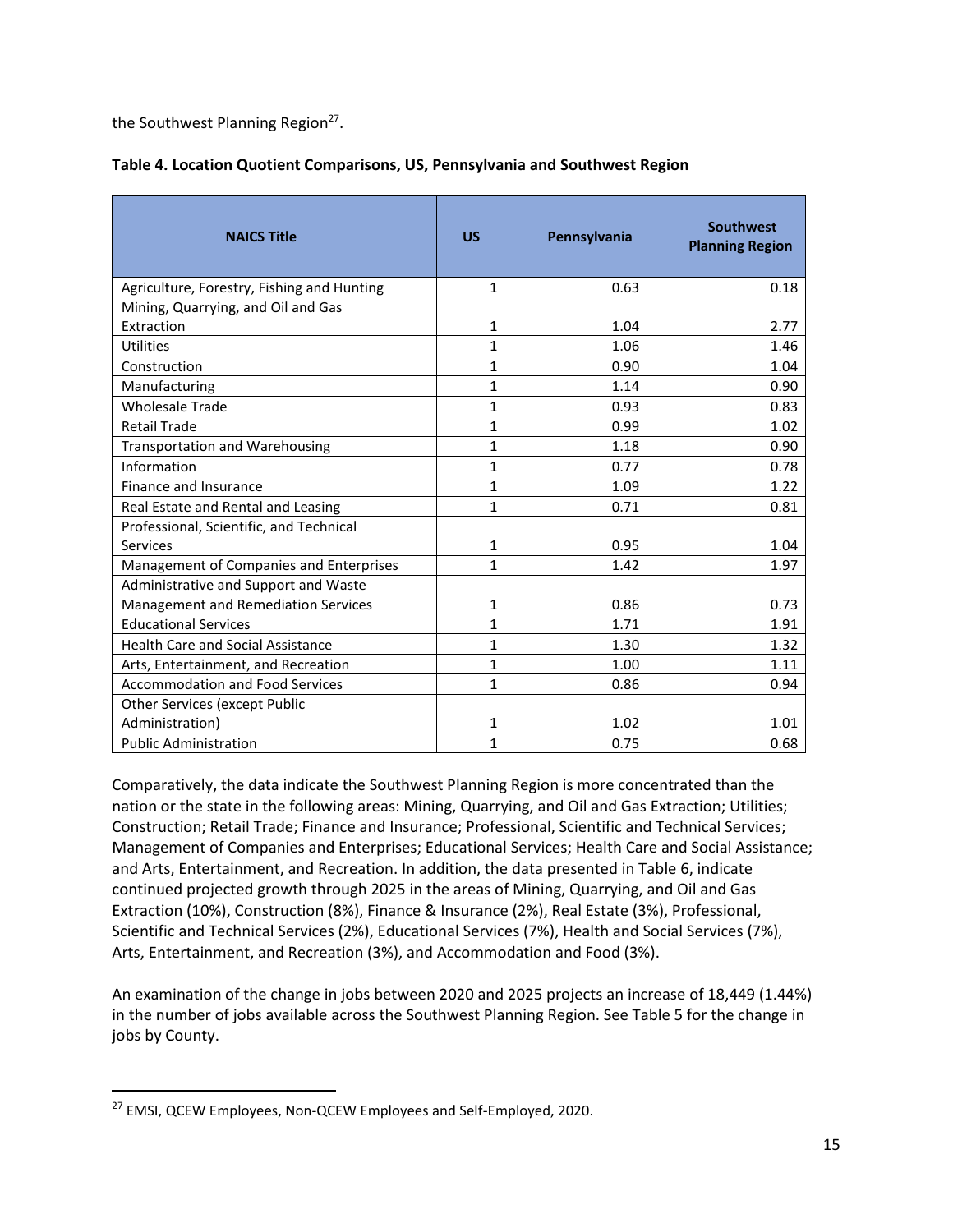#### **Table 5. Change in the Number of Jobs, 2020-2025, by County**.

| <b>Region</b>              | 2020 Jobs | 2025 Jobs | <b>Change</b> | % Change |
|----------------------------|-----------|-----------|---------------|----------|
| <b>Allegheny County</b>    | 768,350   | 773,730   | 5,379         | 1%       |
| <b>Armstrong County</b>    | 18,467    | 18,649    | 181           | 1%       |
| <b>Beaver County</b>       | 64,080    | 67,948    | 3,868         | 6%       |
| <b>Butler County</b>       | 96,134    | 100,289   | 4,155         | 4%       |
| <b>Fayette County</b>      | 43,588    | 44,444    | 856           | 2%       |
| Greene County,             | 13,951    | 14,120    | 169           | 1%       |
| Indiana County             | 33,488    | 33,795    | 307           | 1%       |
| <b>Washington County</b>   | 96,090    | 99,556    | 3,466         | 4%       |
| <b>Westmoreland County</b> | 147,607   | 147,676   | 69            | 0%       |
| Total                      | 1,281,757 | 1,300,206 | 18,449        | 1.4%     |

A more detailed look at the change in the number of jobs by County and industry is provided in Table 6.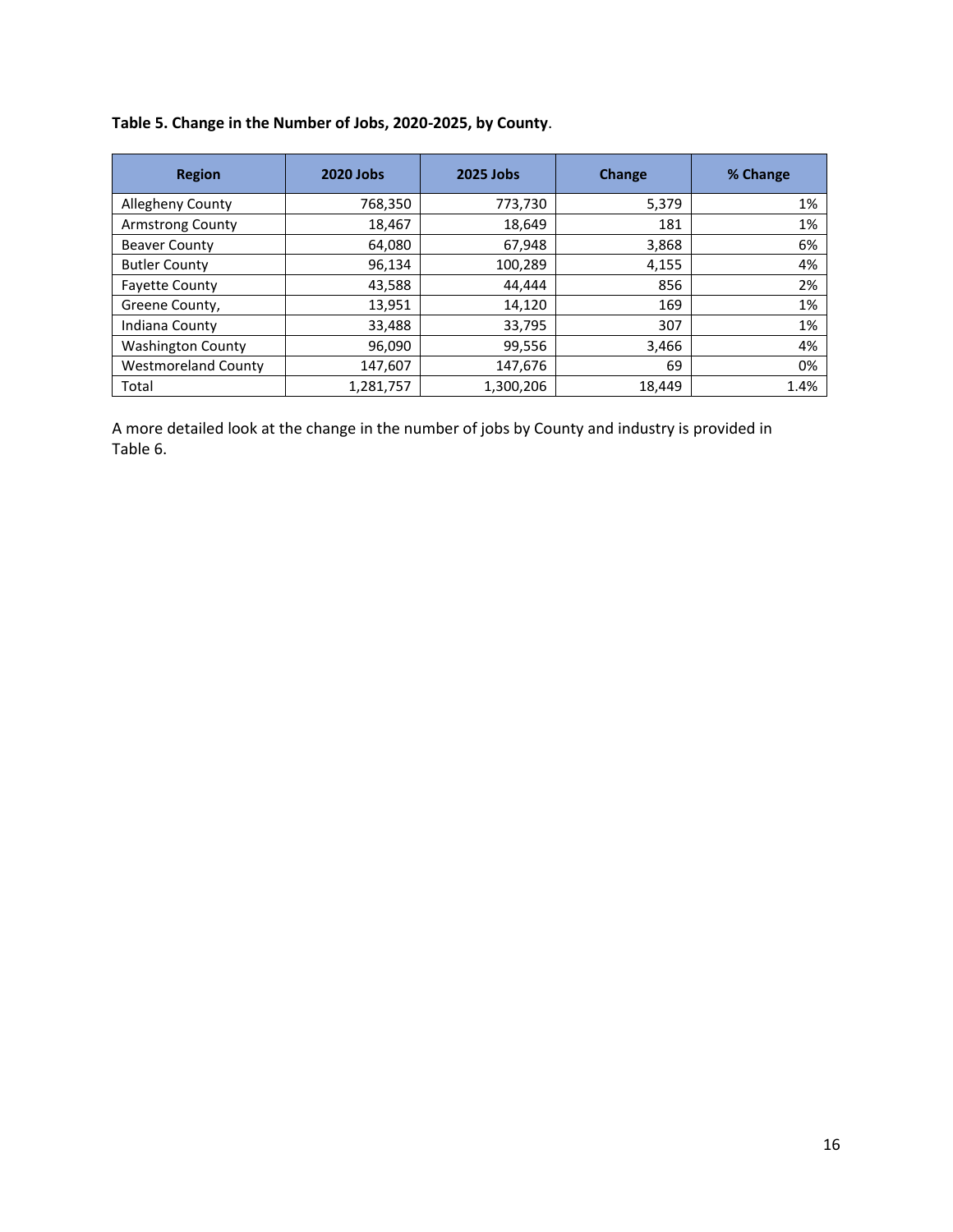#### **Table 6. Jobs Growth and Loss, 2020 -2025, by County and Industry**.

| <b>Description</b>                                            | <b>Allegheny</b><br>County | <b>Armstrong</b><br>County | <b>Beaver</b><br>County | <b>Butler</b><br>County | <b>Fayette</b><br>County | <b>Greene</b><br>County | <b>Indiana</b><br>County | <b>Washington</b><br>County | Westmoreland<br>County |
|---------------------------------------------------------------|----------------------------|----------------------------|-------------------------|-------------------------|--------------------------|-------------------------|--------------------------|-----------------------------|------------------------|
| <b>Healthcare Support Occupations</b>                         | 4,428                      | 175                        | 317                     | 754                     | 360                      | 34                      | 202                      | 660                         | 545                    |
| <b>Healthcare Practitioners and Technical Occupations</b>     | 3,586                      | (12)                       | 43                      | 442                     | 24                       | (1)                     | 22                       | 67                          | (35)                   |
| Food Preparation and Serving Related Occupations              | 1,916                      | 32                         | 99                      | 411                     | 123                      | 49                      | (7)                      | 178                         | 305                    |
| <b>Computer and Mathematical Occupations</b>                  | 1,160                      | 38                         | 10                      | 353                     | 34                       | $\overline{2}$          | 5                        | 216                         | 83                     |
| <b>Management Occupations</b>                                 | 1,111                      | 15                         | 257                     | 348                     | 53                       | 29                      | 23                       | 296                         | 84                     |
| <b>Business and Financial Operations Occupations</b>          | 716                        | 19                         | 107                     | 411                     | 38                       | 19                      | 24                       | 282                         | 117                    |
| <b>Community and Social Service Occupations</b>               | 705                        | 13                         | 20                      | 104                     | 51                       | 31                      | 79                       | 53                          | 65                     |
| <b>Construction and Extraction Occupations</b>                | 626                        | 27                         | 2,431                   | 254                     | 263                      | (55)                    | 59                       | 582                         | 162                    |
| Personal Care and Service Occupations                         | 519                        | 6                          | (33)                    | 120                     | (1)                      | 6                       | 0                        | 141                         | 64                     |
| <b>Educational Instruction and Library Occupations</b>        | 491                        | (123)                      | 66                      | 177                     | (34)                     | 6                       | (73)                     | (17)                        | (182)                  |
| Life, Physical, and Social Science Occupations                | 415                        | 2                          | 22                      | 66                      | 18                       | (4)                     | 7                        | 40                          | (32)                   |
| Legal Occupations                                             | 345                        | (5)                        | (42)                    | 54                      | 8                        | 5                       | 1                        | 46                          | (19)                   |
| Architecture and Engineering Occupations                      | 184                        | 8                          | (10)                    | 139                     | 23                       | (17)                    | (1)                      | 72                          | 31                     |
| Building and Grounds Cleaning and Maintenance<br>Occupations  | 135                        | 6                          | 48                      | 145                     | 13                       | 17                      | (1)                      | 67                          | (11)                   |
| Arts, Design, Entertainment, Sports, and Media<br>Occupations | 116                        | (7)                        | 23                      | 69                      | (10)                     | 10                      | (5)                      | 72                          | 15                     |
| Farming, Fishing, and Forestry Occupations                    | 38                         | (20)                       | 8                       | 8                       | (3)                      | 1                       | 0                        | 3                           | 2                      |
| <b>Protective Service Occupations</b>                         | (58)                       | (9)                        | 22                      | 83                      | (6)                      | (5)                     | (11)                     | 12                          | $\overline{2}$         |
| Military-only occupations                                     | (59)                       | (4)                        | (10)                    | (3)                     | (9)                      | (2)                     | (5)                      | (6)                         | (19)                   |
| Installation, Maintenance, and Repair Occupations             | (767)                      | 8                          | 136                     | 98                      | 44                       | (29)                    | 5                        | 201                         | (9)                    |
| <b>Transportation and Material Moving Occupations</b>         | (973)                      | 16                         | 256                     | 64                      | 158                      | 82                      | 104                      | 385                         | 160                    |
| <b>Production Occupations</b>                                 | (1,300)                    | 72                         | 168                     | (168)                   | (33)                     | 24                      | 20                       | 94                          | (113)                  |
| Sales and Related Occupations                                 | (3, 200)                   | (16)                       | (122)                   | 4                       | (218)                    | 22                      | (51)                     | 59                          | (583)                  |
| Office and Administrative Support Occupations                 | (4, 754)                   | (60)                       | 50                      | 221                     | (42)                     | (55)                    | (92)                     | (36)                        | (564)                  |
| Total                                                         | 5,379                      | 181                        | 3,868                   | 4,155                   | 856                      | 169                     | 307                      | 3,466                       | 69                     |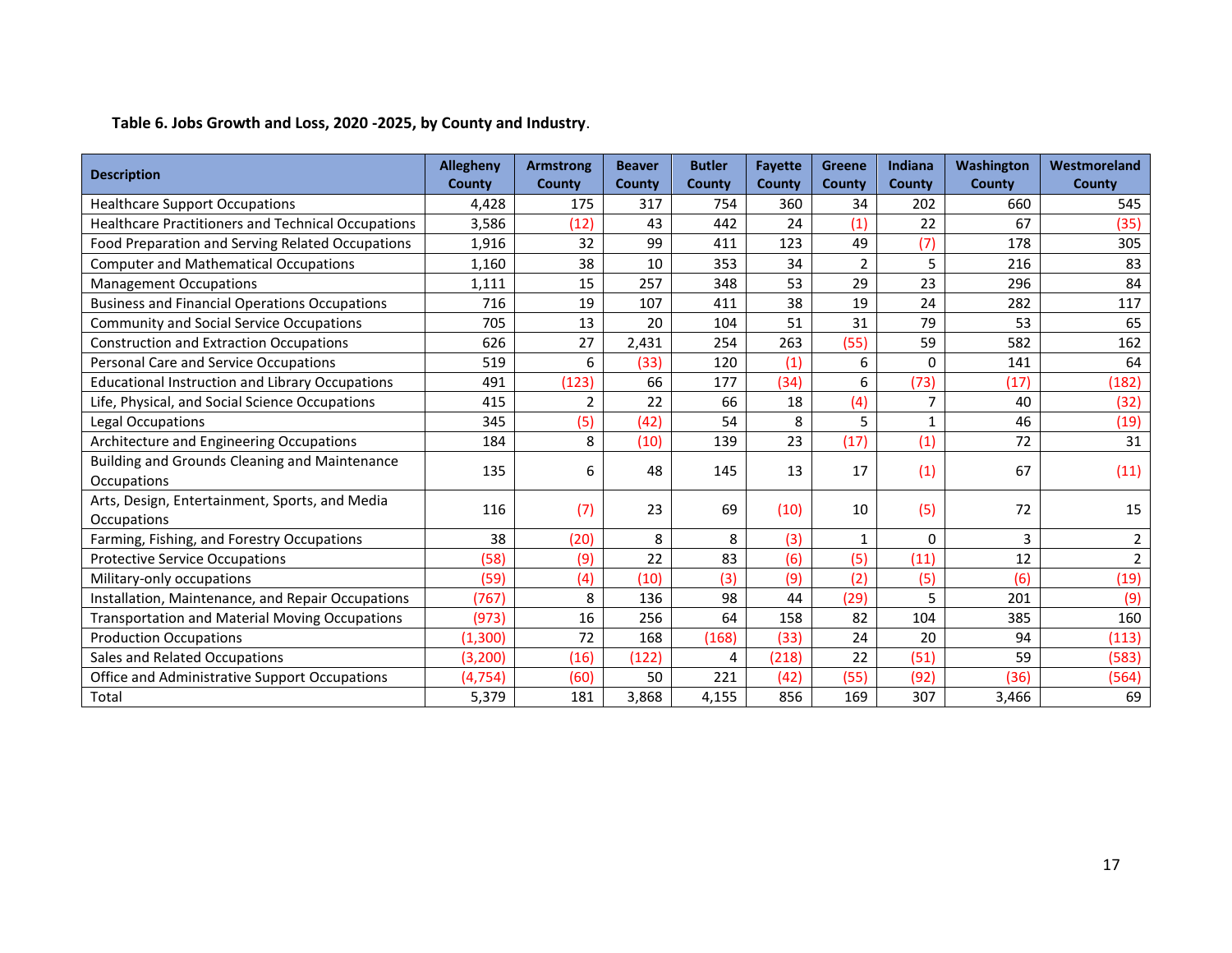Table 7 provides commuting data. Other than in Allegheny County, there are a greater number of people who are traveling outside of their county of residence than there are people traveling into their county for employment purposes. All of the nine counties have some form of public bus transportation, with the exception of Greene County. Moreover, a county may have a form of public transportation, however, it may be in limited areas. For example, Butler County has public bus transportation but not in Cranberry Township. Cranberry Township is one of the most populated areas in Butler County and many of the residents work in Pittsburgh (Allegheny County).

| <b>County</b>              | <b>Incoming Commuters</b> | <b>Outgoing</b><br><b>Commuters</b> |
|----------------------------|---------------------------|-------------------------------------|
| Allegheny County           | 125,821                   | 58,817                              |
| <b>Armstrong County</b>    | 4,527                     | 15,254                              |
| <b>Beaver County</b>       | 6,907                     | 34,187                              |
| <b>Butler County</b>       | 25,399                    | 33,361                              |
| <b>Fayette County</b>      | 5,903                     | 20,353                              |
| <b>Greene County</b>       | 4,867                     | 5,353                               |
| Indiana County             | 4,556                     | 8,883                               |
| <b>Washington County</b>   | 25,499                    | 59,959                              |
| <b>Westmoreland County</b> | 30,802                    | 59,983                              |

#### **Table 7. Commuting Data by Southwest Planning Region County**

#### SUMMARY

- Between Q2 2019 and Q2 2020, all industry NAICS sectors saw job decreases across the Southwestern Planning Region.
- While industry projections for 2021 do not indicate a vast improvement in the Region, projections for 2025 indicate increases in the following industries: Mining, Quarrying, and Oil and Gas Extraction (10%), Construction (8%), Finance & Insurance (2%), Real Estate (3%), Professional, Scientific and Technical Services (4%), Education Services (7%), Arts, Entertainment & Recreation (3%), and Accommodations & Food Services (3%).
- Projections for 2020 also indicate increases in jobs in each county across the Region.
- Most counties are projected to see increases in the following occupations: Health Care; Food Preparation and Services; Computer and Mathematics; Management; Business and Financial; Community and Social Services; Construction and Extraction; Sciences; and Building and Ground Maintenance.

#### *1.4. Describe the regional service strategies aimed at achieving the vision and goals established for the region.*

A key strategy for achieving our vision and goals focuses on building strong relationships with employers in our region. The Business Service Teams (BST) across each local area provide PA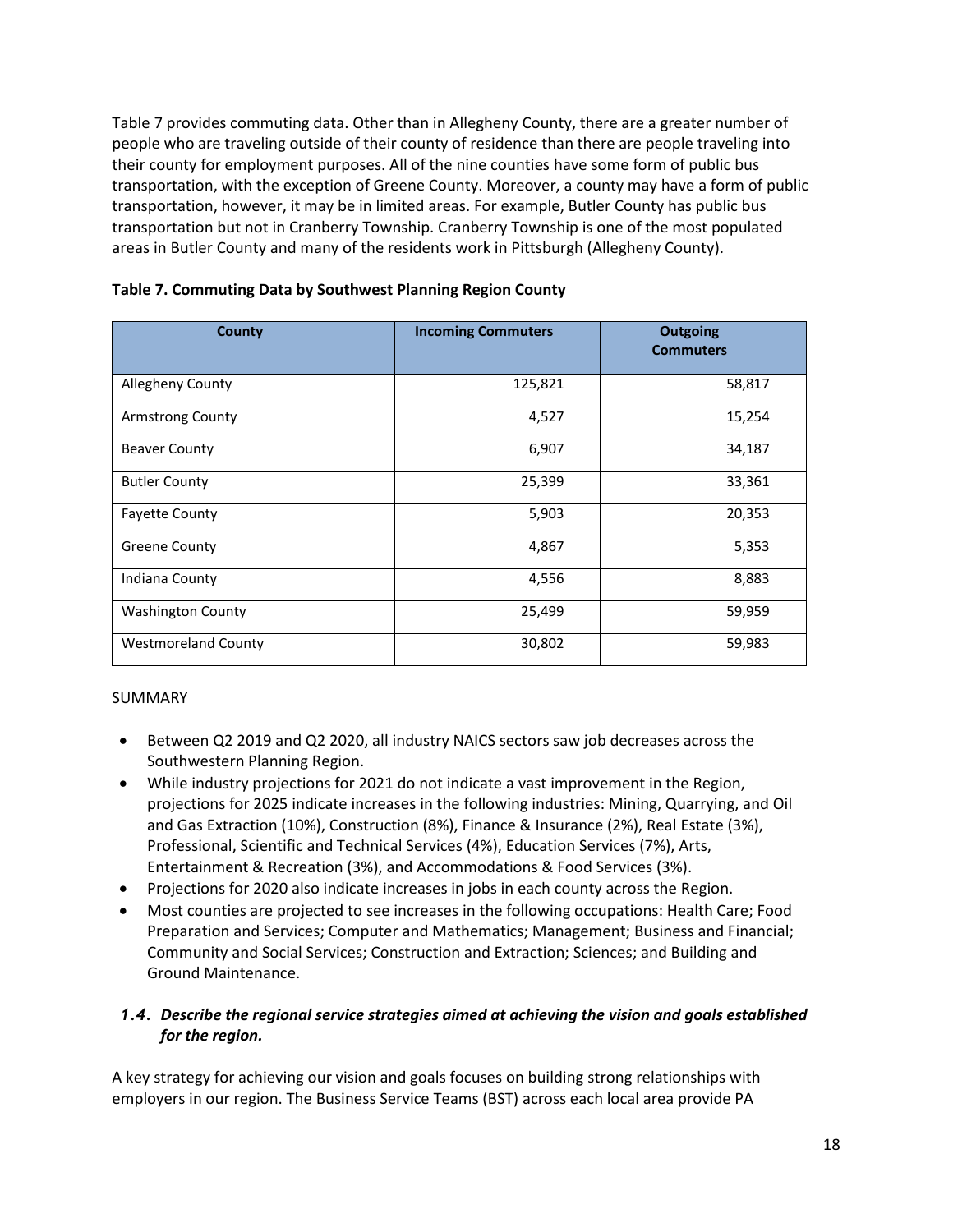CareerLink® services through personal visits and ongoing PA CareerLink® online support. They connect with the local Chambers of Commerce and Economic Development agencies to keep pace with developments within the region. These BSTs regularly meet and communicate with each other to build relationships across the region. The Southwest Planning Region recognizes the importance of small businesses in the region and focuses attention on connecting them with the services offered through PA CareerLink® and sector strategies. BSTs are often composed of members from EARN, local community colleges, economic development organizations, and other appropriate partner and community organizations.

Site Administrators, Supervisors of the Business Services Teams, and Account Representatives will work to identify regional employer relationships that will prove critical to the success of the BSTs. These relationships will then be cultivated through individualized attention from Account Representatives, invitations to attend open houses and symposiums or events hosted by the various PA CareerLink® offices, and a menu of services available for business engagement, including training funds.

The region uses the generic term, "Account Representative," to identify individuals who provide PA CareerLink® services to employers, both large and small, and are members of their respective BSTs. The Account Representatives are employed by all the partners, not just Title I or the LWDB controlled funds. Additionally, each respective area has PA Bureau of Workforce Partnership & Operation (BWPO) employees performing this function depending on classification. These individuals are supported by Wagner-Peyser funds. Account Representatives from across funding streams work together to build relationships with businesses in the communities.

The Account Representative will make personal visits to employers in his/her territory, and the employer will work individually with their personalized Account Representative. Each employer will be given an employer packet. This packet explains all the services that the PA CareerLink® can provide including but not limited to contact information, an OJT informational flier, labor market information, tax credit information, Unemployment Compensation Workshops and current job fairs, trainings, and presentations.

Employers will be able to complete PA CareerLink® registration on their own or contact the PA CareerLink® for assistance from a staff member. Job orders can then be placed on the PA CareerLink® website once the employer has been approved, where it can be viewed by thousands of interested job seekers. Recruitment assistance will be offered to employers in terms of promoting their recruitment events through advertisement at the PA CareerLink®, and resumes can be collected on their behalf. Recruitments and screening interviews can also be held on site at the PA CareerLink®. Additionally, labor market information will be available to employers including wage data, Equal Employment Opportunity compliance, industry and occupation projections, and new hire reporting guidelines. Employers can also receive information regarding the local and regional high priority occupations, receive information on State and Federal tax credits, or guidance concerning Federal Bonding.

Local areas within the region have implemented additional data tracking measures beyond those required by the law to understand in real time whether the system is adding value to local businesses. The success of the PA CareerLink® system in working with employers is measured in some areas by the number of job orders, placements, work-based training, and any job fairs that can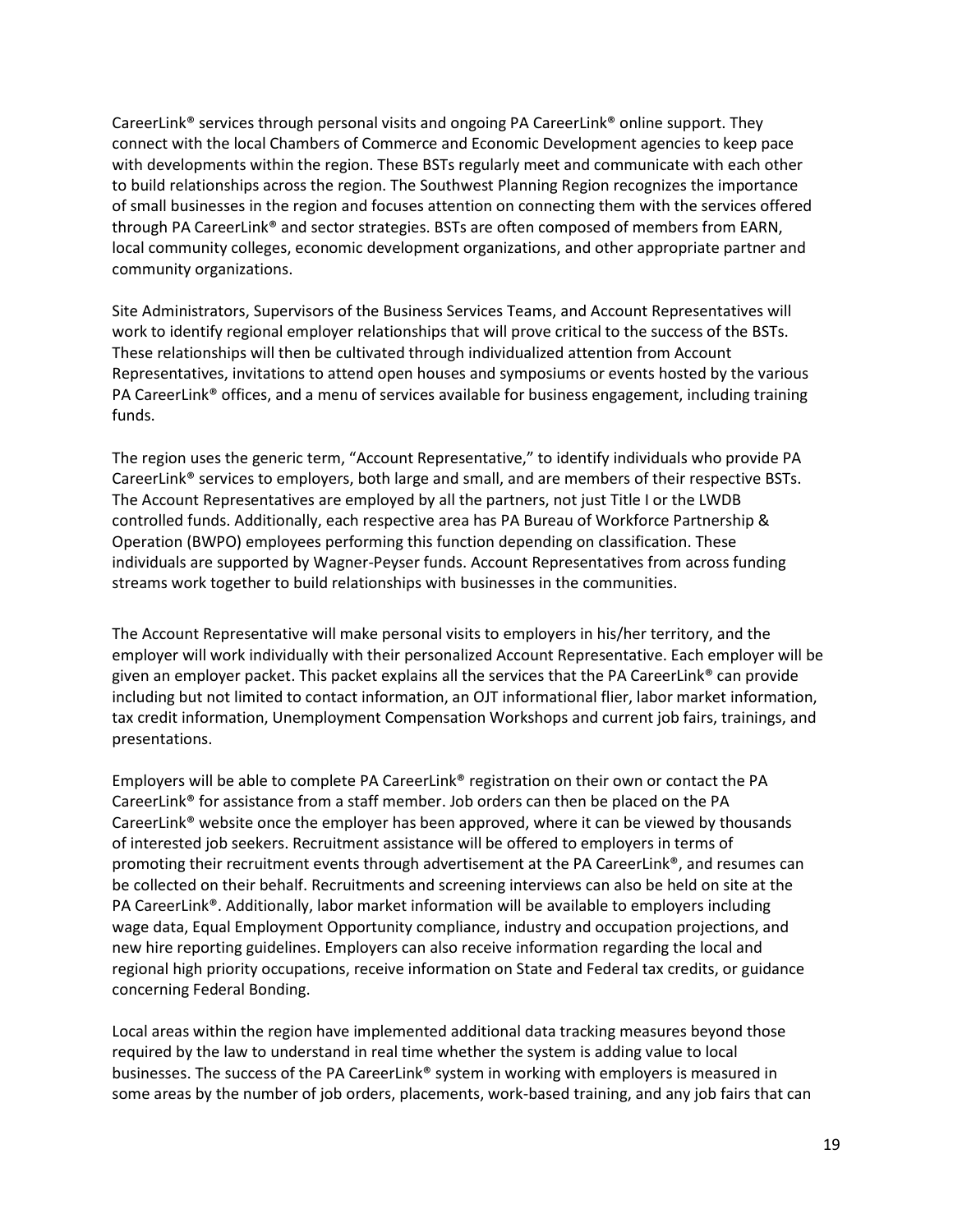be set up for the employer. Local areas also consider the provision of additional business services to be key factors for the employers with which they work. This can include but not be limited to programs that provide cohort training for employers at a reduced cost, information on low interest non-traditional business micro-loans, grant research, technical assistance, and government procurement opportunities.

Industry partnerships and sector strategies represent an additional opportunity for business engagement in the region. Each local board in the region pursues sector strategies in industries such as Manufacturing, Healthcare, Energy, and Construction. Observing the overlap in these sectors, the Southwest Planning Region will explore opportunities to align local efforts into a region-wide effort. As an example, SCWDB led the development of the Freight and Logistics industry partnership, which extends across three workforce areas in our region. The partnership currently includes 16 companies, 3 Workforce Development Boards, the PA CareerLink®, and several other non-profit and educational providers.

In addition to industry partnerships on a regional scale, local boards have developed sector strategies and industry partnerships in line with their labor markets. TCWDB has industry partnerships in Healthcare, Manufacturing, and Information Technology (IT) and is currently developing strategies for Transportation and Logistics. TRWDB continues to develop and manage industry partnerships in Construction, Education, Financial Services, Healthcare, Information Technology, Manufacturing, Public Sector, Retail & Hospitality, and Transportation & Logistics. WFWDB focuses on Hospitality and Tourism, Logistics, and Transportation. SCWDB leads the previously mentioned Freight and Logistics industry partnership and also manages partnerships with Building and Constructions Trades and Advanced Manufacturing industries. As we explore regional collaboration, we will work to build on existing successes rather than creating programs from scratch.

Another regional strategy will be to strengthen our connections and engagement with existing region-wide initiatives that align with our vision and goals. For example, the Greater Pittsburgh Metals Manufacturing Community (GPMMC) is a region-wide partnership that pursues sector strategies in Manufacturing. The partnership spans a twenty-county area including parts of Pennsylvania and West Virginia, and includes 1,636 metal manufacturing establishments that employ over 63,000 people and contribute \$2.1 billion in exports each year. GPMMC responds to a mismatch between the skills that manufacturing employers' need and the regional workforce's skills. The regional partnership works to facilitate industry-led development of a common curriculum for middle-skilled occupations as the foundation for new training programs, promote awareness of employment opportunities and shift perceptions among students and parents, and expand apprenticeships, internships and community college offerings for high-skills, high-wage metal jobs.

As another example, the Southwest Planning Region will collectively work to build stronger connections with the Tristate Energy and Advanced Manufacturing (TEAM) Consortium, which was formed to effectively respond to the increased demand for workers in the Energy and Advanced Manufacturing industries across parts of Pennsylvania, West Virginia, and Ohio. The TEAM partnership includes educators, workforce and economic development organizations, state and federal agencies, and private industry.

The Pittsburgh region is fortunate to have an education environment that is both diverse and deep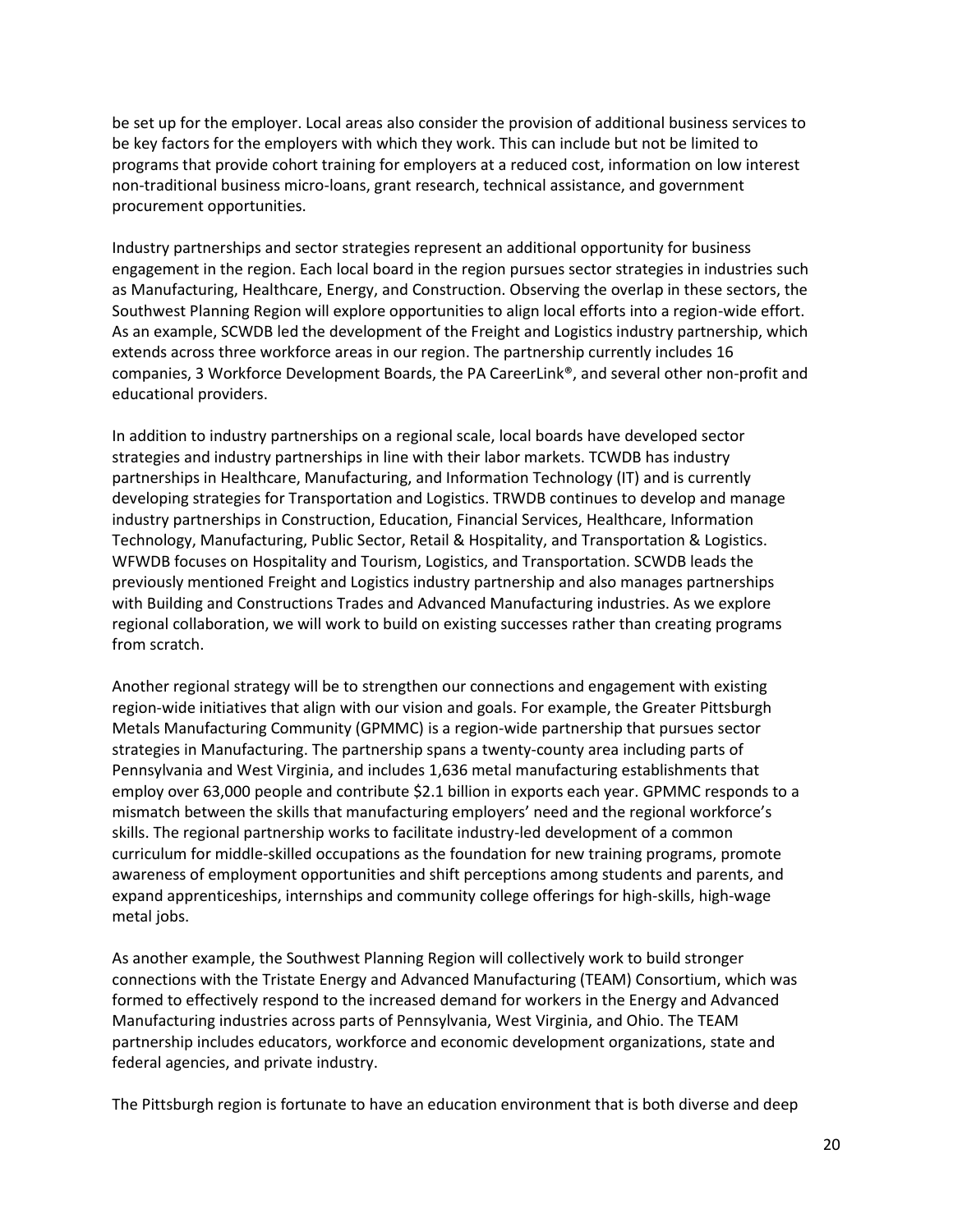in post-high school opportunities for credentialling, including 88 regional universities and postsecondary career, technical and vocational schools. These organizations together confer more than 45,000 degrees annually, including 12,000 technology degrees and certificates.<sup>28</sup> The Southwest Planning Region is currently exploring ways to align efforts regarding higher education initiatives and increased demand for skilled labor driven by the cracker plant and other developments in the region. This will include coordination with post-secondary Perkins partners, who are required onestop system partners in each local workforce area. Further, each local board works closely with our Title II – Adult Education partner programs, which are core one-stop system partners. Further, the Southwest Planning Region will strengthen connections with community colleges in our region, as an important resource for education and training. The TEAM Consortium discussed above is an example of a region-wide initiative that involves close coordination with community colleges.

Expanding access to registered pre-apprenticeship and apprenticeship opportunities will also be an important component of our regional strategy. Section 1.2 discusses current examples of ways in which the LWDBs in our region are developing and implementing apprenticeship programming, including programs in healthcare and early childhood education. The Southwest Planning Region will continue exploring ways we can partner with training providers, employers, and the Commonwealth's Apprenticeship and Training Office (ATO) to expand apprenticeships in the region, including ways to connect women, people of color, and other populations to apprenticeship opportunities. As an example, Intro to the Construction Trades, which was developed in partnership between TRWDB and the Builders Guild of Western Pennsylvania, is a pre-apprenticeship that has helped to build a path to registered apprenticeships and employment for people of color across a wide range of occupations in the Construction industry.

The Southwest Planning Region works with the Allegheny Conference on Community Development (ACCD) to connect workforce and economic development efforts. Further, our collaborative effort includes working through the Southwest PA Partnership for Regional Economic Performance (PREP) Network. All LWDBs are non-funded members. This membership includes interaction, sharing, referral for services and working on regional initiatives, such as the Greater Pittsburgh Metal Manufacturing Community. We will continue to pursue opportunities to be more involved in regional Southwestern PREP activities, including referrals and outreach to employers on workforce development items moving forward.

A further description on how local boards engage with PREP and other DCED programming is available in Section 1.5. A detailed description on how local boards will coordinate to serve special populations and individuals with barriers to employment is available in Section 1.6.

#### *1.5. Describe the development and implementation of sector initiatives for in-demand industry sectors or occupations for the region.*

As discussed, industry partnerships and sector strategies are a core component to effective business engagement in the Southwest Pennsylvania Region. Each local board in our region pursues strategies for engaging employers with a focus on in-demand industries. As a key example, SCWDB leads the Freight and Logistics industry partnership, which extends across three workforce areas in our region, and also manages industry partnership in Construction/Building Trades and Advanced

<sup>28</sup> Pittsburgh Regional Alliance (2020)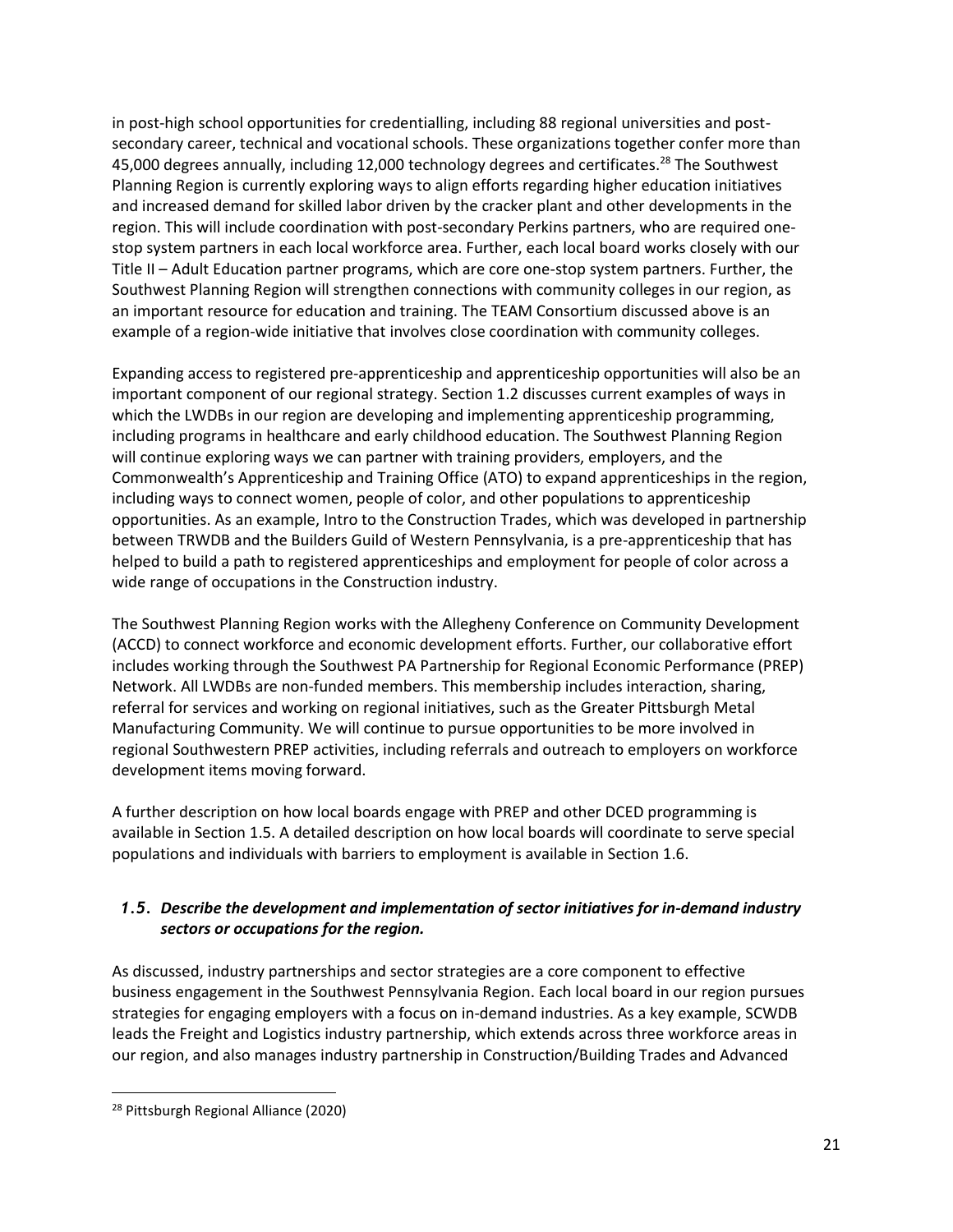Manufacturing. TCWDB has industry partnerships in Healthcare, Manufacturing, and Information Technology (IT) and is currently developing strategies for Transportation and Logistics. TRWDB continues to develop and manage industry partnerships in Construction, Education, Financial Services, Healthcare, Information Technology, Manufacturing, Public Sector, Retail & Hospitality, and Transportation & Logistics. WFWDB focuses on Hospitality and Tourism, Logistics, and Transportation.

These sector strategies and industry partnership efforts have led to the development of occupational training programs that lead to quality jobs in the respective industries. For example, TRWDB has developed signature training programs connected to industry partnerships, including Bankwork\$, which is national training model leading to entry-level employment in the Banking and Financial Services industry, as well as Intro to the Construction Trades, which is delivered in close partnership with the Builders Guild of Western Pennsylvania.

The Southwest Planning Region also works to engage with ongoing region-wide programs and initiatives. As an example, the Southwestern PA Partnership for Regional Economic Performance (PREP) consists of the economic development partners of the nine-county Southwestern PA region working together to organize and achieve economic results for our region. PREP partners offer oneon-one counseling, specialized workshops, online training, and financial incentives to new businesses and existing companies looking to grow. The PA Department of Community and Economic Development (DCED) funding has been used for the four economic development programs that serve the Southwest Pennsylvania community: the Local Development District; the Industrial Resource Center; the Industrial Development Corporations (county-based); and the Small Business Development Centers (university-based). In addition, the PREP funded partners have involved the four LWDBs to continue efficient and effective coordination of workforce and economic development. In 2019, this regional PREP served over 1,800 clients in over 7,800 separate counseling sessions. This resulted in over \$105 million in increased sales, over 920 jobs created and over 3,000 retained.

The local boards in our region also plan to coordinate and collaborate with Engage! program partners. Engage! is a PA DCED business retention and expansion (BRE) program designed to interact with targeted companies. Engage! works to retain existing businesses in a community and to help them grow and expand by building relationships with business owners or key decision makers and economic and workforce development partners. Engage! programs work closely with businesses to:

- Identify needs and match resources to help existing businesses and industries address their challenges to become more competitive and successful.
- Demonstrate to local businesses and industries that the community recognizes and depends on their contributions to the local/state economy.
- Build business and community capacity to sustain growth and development.
- Understand and address the common themes articulated by PA businesses in order to drive policy and the menu of PA DCED and partner services for long range business retention and expansion efforts.

As an additional example of coordination with economic development, the SCWDB is a member of the Beaver County Action Team (BCAT) along with representatives from the Beaver County Corporation for Economic Development, Beaver County Chamber of Commerce, Beaver County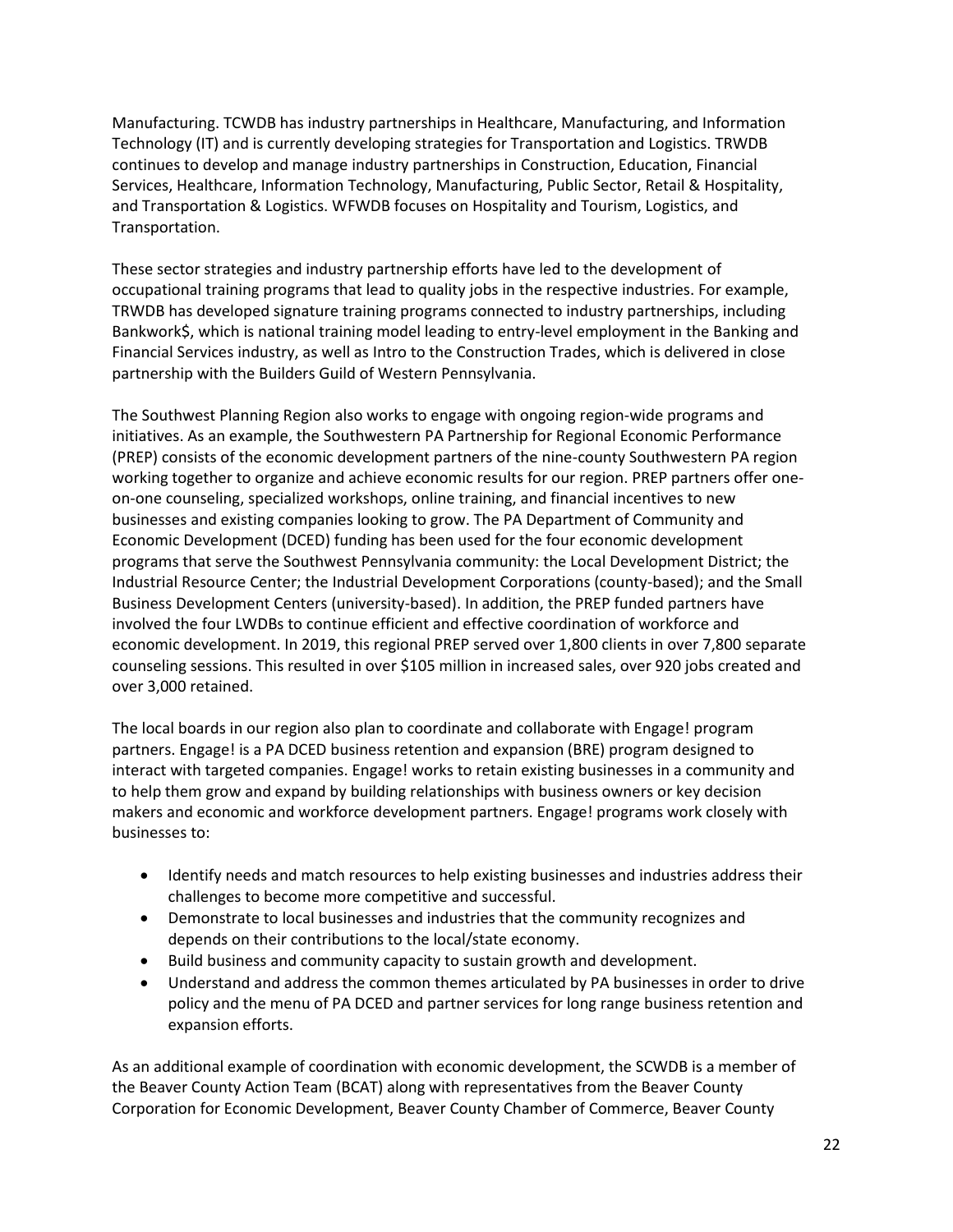Regional Council of Governments, Beaver County Commissioners, and the Community College of Beaver County. This team is leveraging workforce and economic development resources to attract new businesses to the area, retain and support expansion of existing businesses and foster new business creation through entrepreneurship programs. The SCWDB and Title I service provider in Washington and Greene counties also participate in both the Greene County COVID Economic Development Task Force.

As noted, the Southwest Planning Region will also work to more closely connect with other sectorfocused, region-wide initiatives like the TEAM Consortium (Energy and Advanced Manufacturing) and the Greater Pittsburgh Metals Manufacturing Community (GPMMC) to support and ensure alignment between these initiatives and the strategies and services of the public workforce development system.

#### *1.6. Describe how the region will connect employer labor force requirements and occupational demands with the region's labor force, including individuals with barriers to employment.*

Discussed in Section 1.2, the Allegheny Conference on Community Development released the report, *2020/2030 Next is Now: A 10 Year Vision of Vitality in the Pittsburgh Region*. The development of report was led by a 35-member steering committee of regional leaders and was informed by obtaining feedback from 1,000 stakeholders in ACCD's 10-county region, as well as a summit of 1,000 stakeholders during summer 2019. The report notes a key regional challenge is that the economy has experienced slow growth compared to statewide growth in Pennsylvania and growth nationally. The report emphasizes making economic growth a priority and highlights several strategies, including but not limited to scaling talent attraction and retention efforts; removing barriers to opportunity to ensure people are not excluded from the benefits of increased economic growth; and creating a regional investment and growth environment that encourages business investment, job creation, high quality of place and opportunity for all.

Addressing barriers to employment and connecting individuals to quality career opportunities is core to the work of the Southwest Region. Local boards within the Southwest Planning Region seek to serve special populations, such as veterans, and individuals with barriers to employment, including low-income individuals, recipients of public assistance, individuals who are basic skills deficient, out-of-school youth, and the re-entry population. Through the PA CareerLink® offices, the Southwest Planning Region aligns programming to meet the state and federal requirements for priority of service; more than 51% of those served will be priority of service populations under WIOA. The following are examples of how the Southwest Planning Region will continue to implement strategies for serving individuals with barriers to employment:

#### **Veterans**

Veterans receive priority of service at PA CareerLink® offices, meaning that a veteran or qualified spouse receives priority access to services and training opportunities. Additionally, Title I staff within the PA CareerLink® system work closely with Local Veterans Employment Representatives (LVER) in each local area. The LVER provide services geared specifically towards veterans, including intensive job development activities, the initiation of referrals to social services, and regular follow-up to ensure that the veteran receives the support needed. Additionally, the LVER coordinates with local veteran service providers, provides information about and referral to veterans programs, and reviews and analyzes the veterans program to ensure compliance with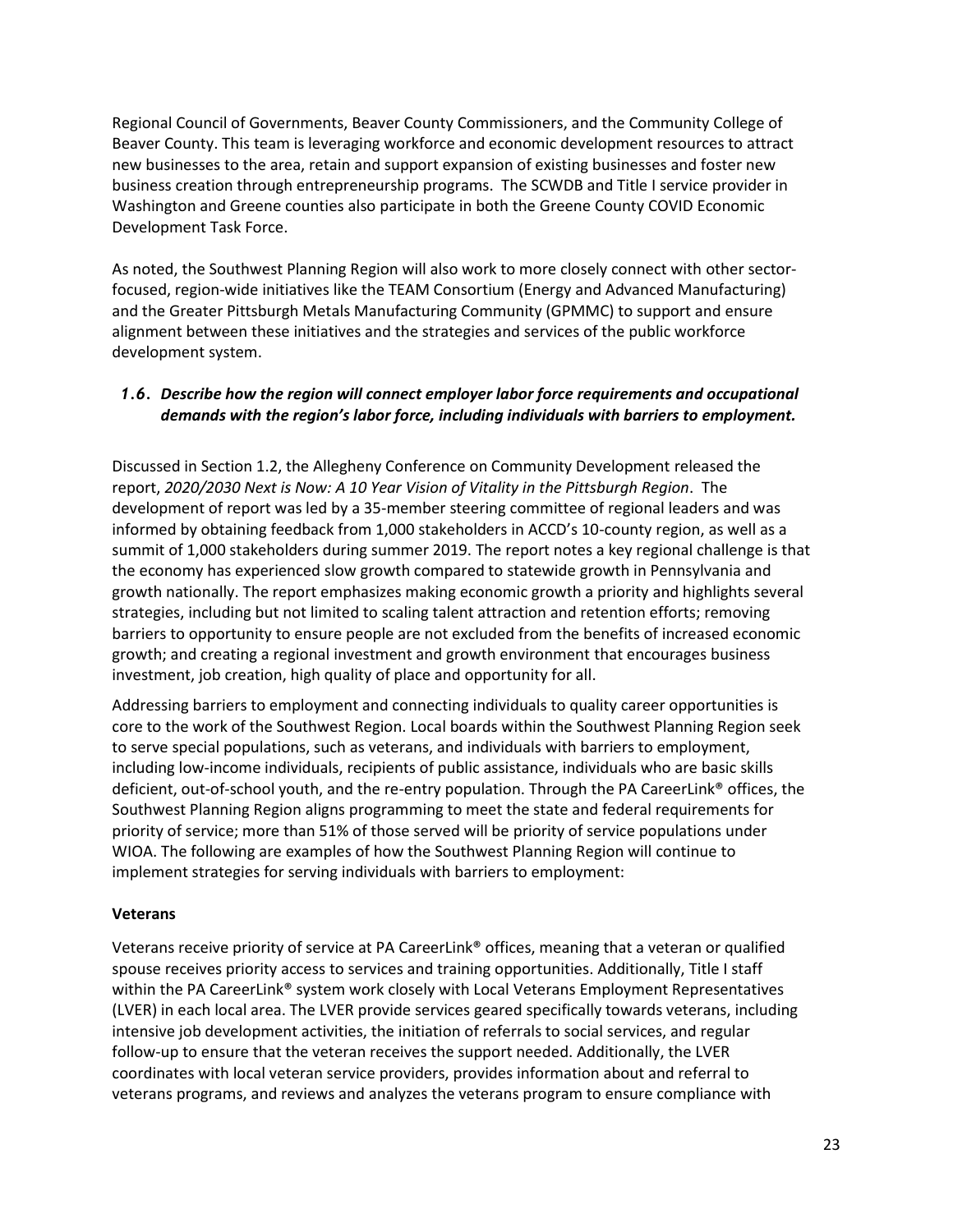veteran standards. As previously described, the Southwest Planning Region implemented an initiative to support workforce development for veterans with competitive funding. The Veterans Value Initiative (VVI), now completed, was a regional approach designed to increase veterans' access to career services and work-based training programs, and to increase employer use of work-based training programs as incentives to hire veterans. Our region will consider possibilities for future regional collaboration to effectively serve veterans.

#### **Low-Income Individuals and Recipients of Public Assistance**

Low-income individuals and recipients of public assistance are identified at the point of entry at local PA CareerLink® offices and informed of their entitlement to priority of service. In order to better serve this population, local boards within the Southwest Planning Region will determine ways to strengthen the partnerships between Title I WIOA services and TANF Employment Advancement and Retention Network (EARN) providers. Local boards recently collaborated with the PA Department of Human Services (DHS) on developing and implementing re-designed TANF EARN and Work Ready program models, shifting toward a more holistic service model that works to meet both the workforce and human service needs of individuals. Updates to these programs include:

- Expanded services beyond the Work First approach to promote more access to education and barrier remediation, recognizing education is often required for family-sustaining jobs.
- Incorporation of counseling services and a stronger case management/coaching component to provide consistent, comprehensive support.
- An extended timeframe to provide retention services to help navigate the transition into the workforce and address elements of the "benefits cliff."
- A new focus on people who have needed TANF the longest and often face significant barriers. The Work Ready programs will now be serving the extended TANF population, and DHS is revising policies to increase flexibility for serving this population.
- Revised program evaluation measures and pay-for-performance items to reflect and incentivize long-term outcomes.

Additionally, WIOA OSY, ISY, and TANF Youth Development Fund programs each set income eligibility requirements to ensure services are reaching individuals who are low income and/or individuals with other barriers to employment. Further, each local workforce area sets a selfsufficiency wage standard, as a target entry-level wage for participants served. This standard serves as a guide for service delivery and job placement, to help focus on training and jobs that lead to economic self-sufficiency for the participant.

#### **Individuals with disabilities**

Eligible individuals who self-identify as having a disability are referred to the Office of Vocational Rehabilitation (OVR) staff at PA CareerLink® for additional services. Eligible OVR customers can receive vocational counseling and guidance, vocational education, restoration, training, job placement, and individualized supportive services. Job seekers with a disability are also served through Title I staff at the PA CareerLink®. This dual enrollment would be more effective and would better serve job seekers and employers with increased data sharing from OVR and enhanced program alignment. The Southwest Planning Region will work with our OVR partners to determine additional opportunities for partnership and coordination moving forward.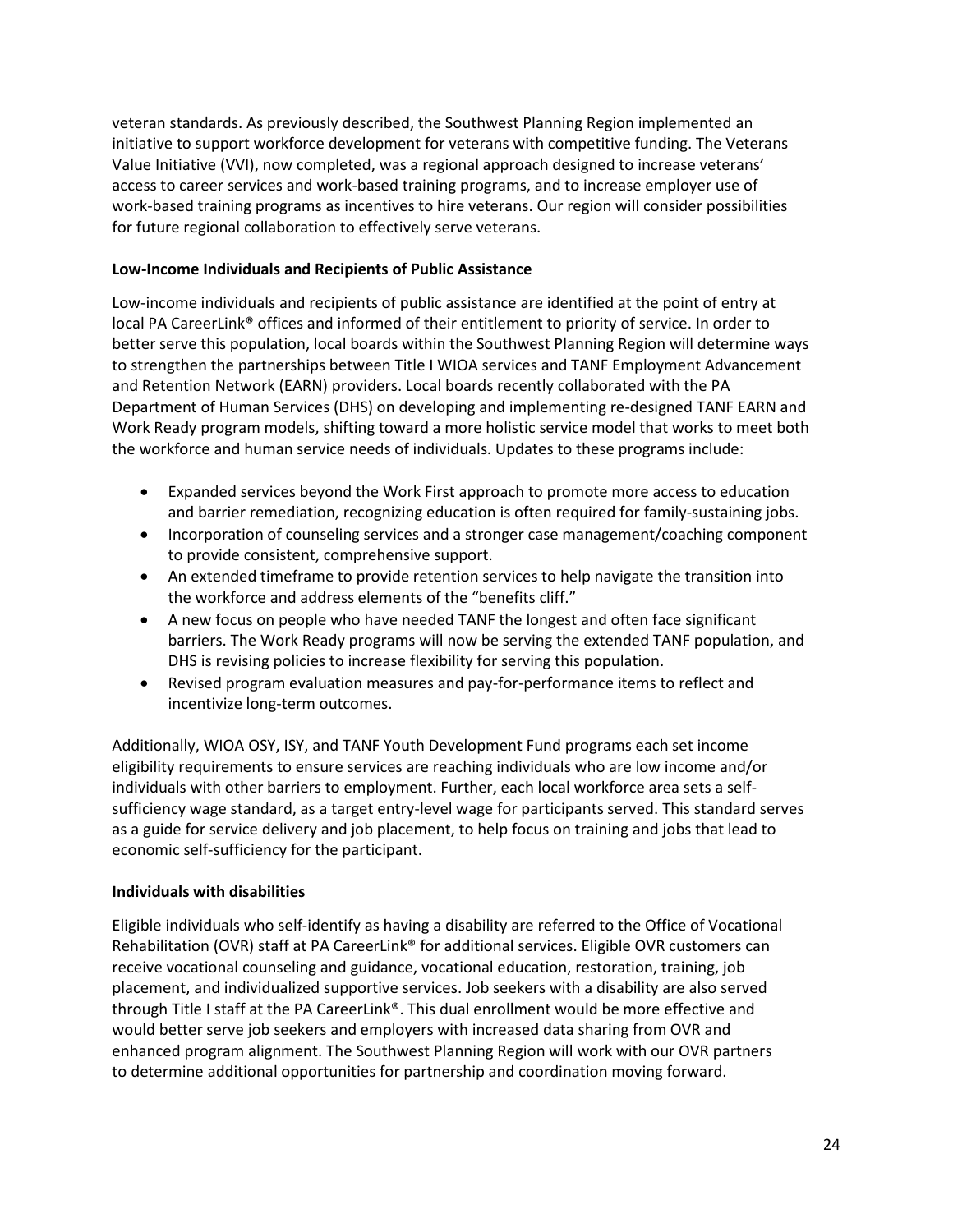As a core partner, OVR has the ability to collaborate with the LWDB to serve individuals with disabilities. Eligible OVR customers receive multiple, individualized services that may include but not be limited to diagnostic, vocational counseling and guidance, vocational evaluation, restoration, training, and job placement. Under WIOA, OVR has the ability to provide both eligible and potentially eligible in-school youth with disabilities with pre-employment transition services (PETS) to better prepare these students for life after high school. OVR also provides multiple services to the business community designed to assist businesses with onboarding pre-screened qualified employees with disabilities.

#### **Re-Entry Population**

As noted in our regional analysis, previously incarcerated individuals and individuals with a criminal background experience barriers to obtaining and retaining employment. Each local workforce area in the Southwest Planning Region has developed specialized workforce programming to assist these individuals in overcoming barriers. TCWDB, for example, is currently piloting a youth re-entry project in Butler County for young adults, ages 18-24 who were incarcerated or were subjected to the justice system. TCWDB is partnering with several county agencies, PA CareerLink®, and other partners to connect participants to a variety of services, including case management, financial literacy, adult education, and certification programs. The program also facilitates connections to PA CareerLink® for additional career, training, and job placement services upon program completion. TRWDB has developed and implemented several federal and state funded re-entry programs. These include STRIVE, which is a USDOL-funded program that provides career, training, job placement, supportive, and follow-up services to justice-involved young adults. The state-funded Career Pipeline program is another youth re-entry initiative currently being implemented. In addition, Pathway Home, currently in the planning phase, is a USDOL-funded initiative working to deliver both pre-release and post-release employment and training services to inmates in the Allegheny County Jail.

#### **Adult Education**

Individuals with basic skills deficiencies who enroll in Title I services through PA CareerLink® will be co-enrolled with Title II Adult Basic Education where appropriate. PA CareerLink® staff identify individuals who are basic skills deficient through an intake process, then refer these customers to appropriate literacy programs, including GED review classes, ESL, and math and English remediation courses.

#### **Employer Engagement and Industry Partnerships**

Recognizing that employer skills needs do not stop at county lines, the Southwest Planning Region will continue to utilize regional efforts in the development of sector strategies and industry partnerships. This will enable our region to regularly and effectively engage and interact with employers in identifying and connecting employer needs with the regional labor force.

Our Region will also leverage industry partnerships and employer engagement capacity to connect special populations and individuals with barriers to career opportunities. This may include educating employers on the benefits of hiring individuals with certain barriers to employment and incentives, such as Work Opportunity Tax Credit (WOTC) and Federal Bonding programs that are available. This may also include working with our industry partners to develop specialized training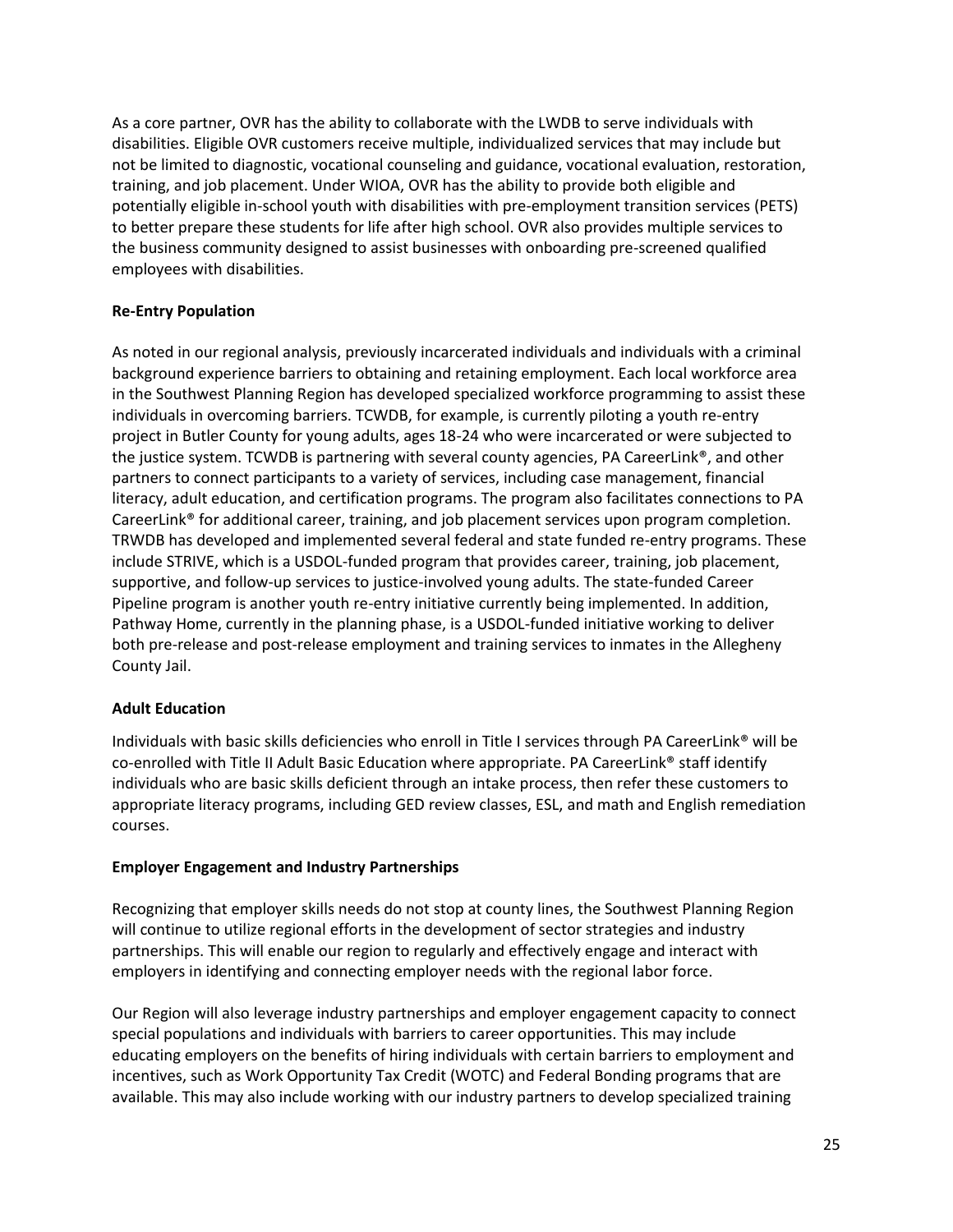to connect individuals to employment along career pathways within their respective industries. As an example, the support of participating employers in TRWDB's Financial Services Industry Partnership helped to bring the national model Bankwork\$ to the Pittsburgh area. This 8-week program provides career readiness and occupational skills training to qualify participants for entrylevel employment in the banking industry (tellers, customer service representatives, etc.). Past Bankwork\$ participants have included both WIOA priority of service customers and TANF EARN clients.

#### *1.7. Describe the coordination of transportation and other supportive services for the region.*

The Southwest Planning Region has a diverse geographic landscape, from rural, sparsely populated areas like Greene and Indiana Counties, to suburban, moderately populated areas like Westmoreland and Butler Counties, to the urban, densely populated City of Pittsburgh. Each county has unique transportation needs and varying levels of public transportation systems.

Commuting patterns and business density also vary widely throughout the region. As noted, more than half of employed residents in the region, except those in Allegheny County, commute outside of their county for work. The economic influence of Allegheny County often draws residents of neighboring counties into Allegheny County for work. Allegheny County was home to nearly 60% of the jobs in the Southwest Planning Region in 2020<sup>29</sup>. Table 8 displays average commute times and modes of transportation for the Southwest Planning Region. The average commute time across the region for workers 16 and older is 27.1 minutes, which is similar to commute times across Pennsylvania (27.2 minutes) and the nation (26.1 minutes). Additionally, the majority (72.7%) of commuters across the region drive to work alone and 2.3% use public transportation.

| County                   | <b>Average Travel Time to Work in</b><br><b>Minutes</b> | <b>Drove Alone to</b><br><b>Work</b><br><b>Percent</b> | <b>Took Public Transportation to</b><br><b>Work</b><br><b>Percent</b> |
|--------------------------|---------------------------------------------------------|--------------------------------------------------------|-----------------------------------------------------------------------|
| Allegheny County         | 27.2                                                    | 70.6                                                   | 9.5                                                                   |
| <b>Armstrong County</b>  | 30.7                                                    | 82.3                                                   | 0.5                                                                   |
| <b>Beaver County</b>     | 26.3                                                    | 83.0                                                   | 1.4                                                                   |
| <b>Butler County</b>     | 27.0                                                    | 84.6                                                   | 0.4                                                                   |
| <b>Fayette County</b>    | 27.1                                                    | 83.8                                                   | 0.2                                                                   |
| <b>Greene County</b>     | 28.4                                                    | 75.6                                                   | 5.8                                                                   |
| Indiana County           | 24.0                                                    | 80.9                                                   | 0.1                                                                   |
| <b>Washington County</b> | 26.7                                                    | 83.7                                                   | 1.2                                                                   |
| Westmoreland             |                                                         |                                                        |                                                                       |
| County                   | 26.6                                                    | 83.4                                                   | 1.2                                                                   |
| Pennsylvania             | 27.2                                                    | 75.6                                                   | 5.8                                                                   |
| <b>United States</b>     | 26.1                                                    | 76.3                                                   | 4.9                                                                   |

#### **Table 8: Regional Commute Times and Transportation Methods<sup>30</sup>**

Lack of strong public transportation infrastructure between Allegheny County and some outlying counties and within the outlying counties mean that workers frequently must rely on cars and

<sup>&</sup>lt;sup>29</sup> EMSI, QCEW Employees, Non-QCEW Employees and Self-Employed, 2020

<sup>30</sup> U.S. Census Bureau, 2015-2019 ACS 5-Year Data Profile.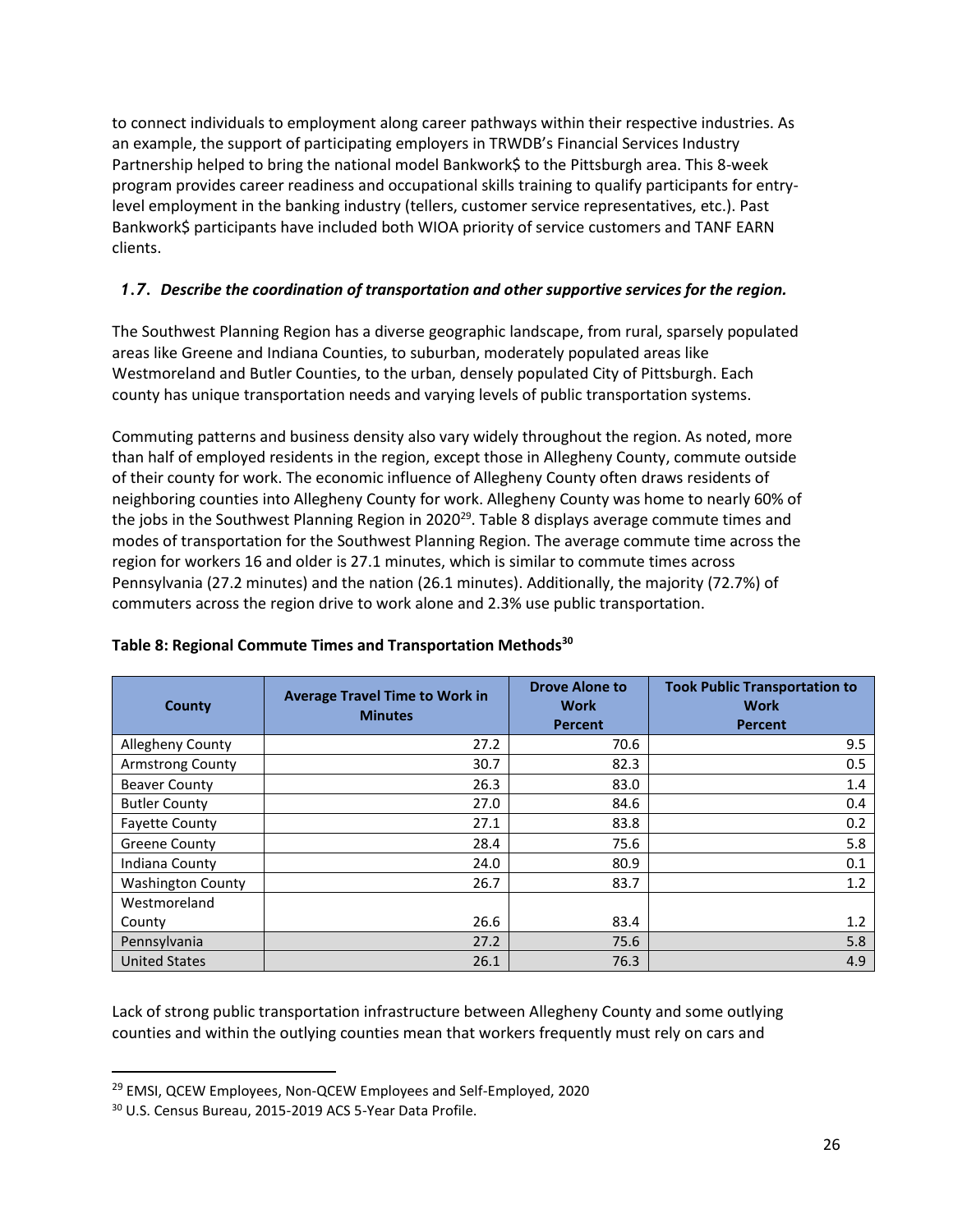ridesharing to commute to work. Due to these variations in local transportation options, each local board determines the best method to provide transportation assistance. Transportation will continue to be a barrier and a challenge to job seekers being successfully employed in long-term employment. The Southwest Planning Region workforce boards will continue to explore transportation options to assist job seekers in meeting their education, training and employment needs.

Access to affordable and quality childcare also continues to be a significant obstacle to obtaining and retaining employment in the region. This challenge has been heightened during the COVID-19 pandemic that began in 2020, which forced the temporary closure of both childcare facilities and schools at different points during the pandemic. The Southwest Region will work to ensure our programs are able to facilitate the appropriate connections to childcare services for participants in need. Our region will also explore ways of partnering with existing organizations and agencies, such as the United Way of Southwestern PA, state and local human services agencies, community-based organizations, and others to address the challenge of childcare as a barrier to employment.

An additional barrier to education and employment for many individuals in the Southwest Region, particularly in rural locations, is access to internet and broadband connections. As discussed, the percentage of households with access to the internet ranges from 73.9% in Indiana County to 83.9% in Allegheny County. This barrier has intensified as a result of the pandemic, which has required many education, training, and employment opportunities to shift to remote/virtual formats. The Southwest Planning Region will explore ways of addressing this challenge for job seekers in our region, coordinating and sharing best practices as needed. TCWDB, for example, has been working to address technology and internet connectivity as a barrier within the three counties in its workforce area. TCWDB has extended Wi-Fi to the PA CareerLink<sup>®</sup> parking lots so customers can access the internet without having to walk into physical locations, a particular need during the pandemic. TCWDB has built partnerships with libraries and senior centers to provide job seekers with access to computers and the internet. These services have been promoted to PA CareerLink® customers and TCWDB is working to build additional community partnerships to connect customers to the internet.

Regarding coordinating supportive services, the key to successful work outcomes is often the delivery of supportive services consistently across the region. This may include childcare, transportation, and other services necessary to meet the job seekers' needs in support of successful work experience. While supportive services are based upon local policies, the Southwest Planning Region LWDBs will continue to review supportive services as needed based on common needs of employers and job seekers.

#### *1.8. Describe the region's strategy to increase participation on the statewide eligible training provider list.*

Each local board in the Southwest Planning Region has established processes for review and approval of training providers and programs to the WIOA Eligible Training Provider List (ETPL). Local boards strive to maintain a robust menu of quality training opportunities on the ETPL aligned with High Priority Occupations (HPOs) in the region and each respective local area. Training programs are assessed based on their alignment with an HPO, past performance outcomes (including job placement, median earning, credential attainment, and program completion) and various other factors. The local boards in the Southwest Region also regularly engage employers in in-demand industries through industry partnerships and sector strategies to assess employer priorities and hiring needs and develop training/credentialing programs aligned with labor market demand. The